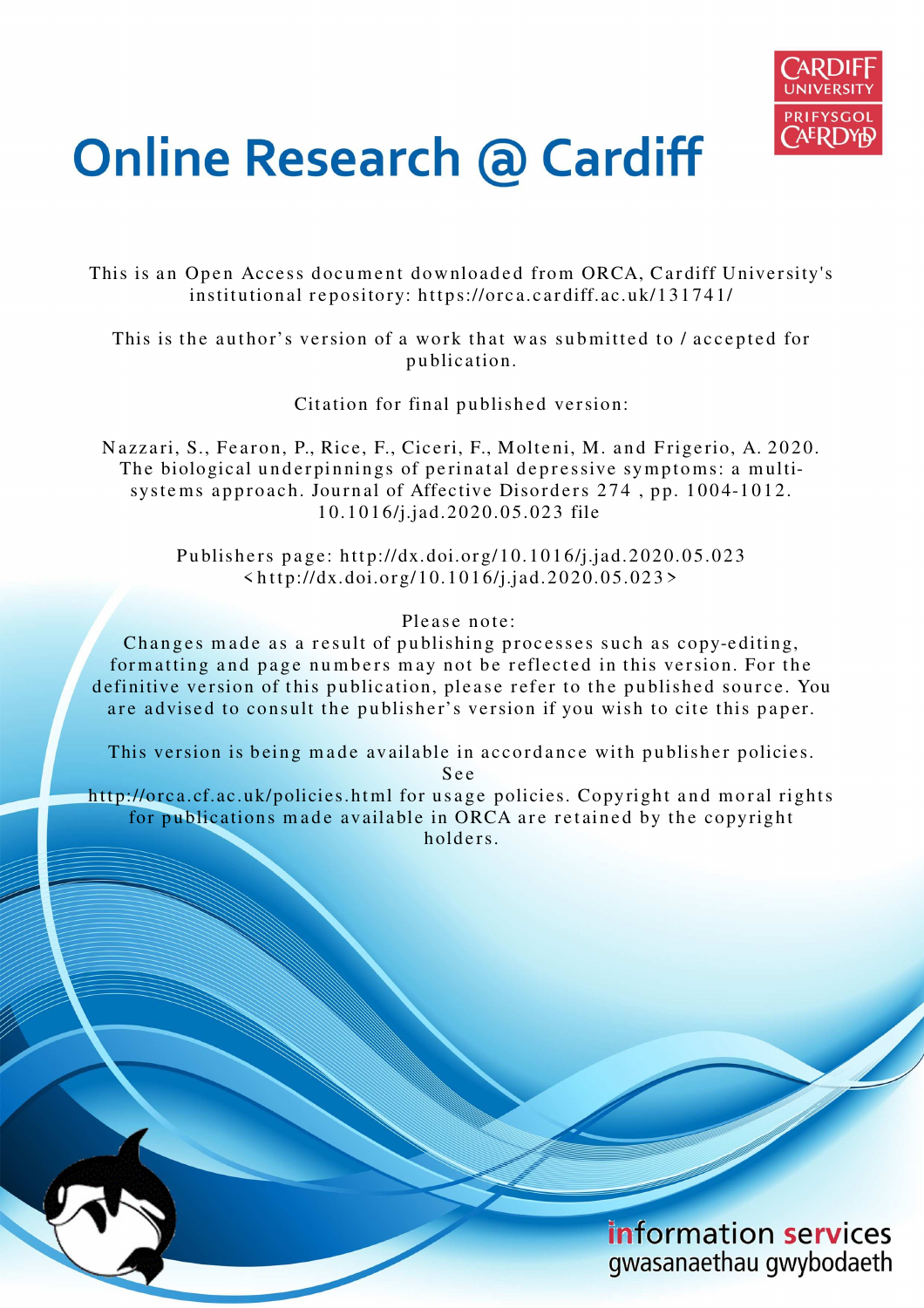The biological underpinnings of perinatal depressive symptoms: a multi-systems approach.

S. Nazzari<sup>1,2</sup>, P. Fearon<sup>1</sup>, F. Rice<sup>3</sup>, F. Ciceri<sup>2</sup>, M. Molteni<sup>2</sup>, A. Frigerio<sup>2</sup>

<sup>1</sup> Research Department of Clinical, Educational and Health Psychology, University College London, London, UK;

<sup>2</sup> Scientific Institute, IRCCS Eugenio Medea, Child Psychopathology Unit, Bosisio Parini, Lecco, Italy;

<sup>3</sup> MRC Centre for Neuropsychiatric Genetics and Genomics, Division of Psychological Medicine and Clinical Neurosciences, Cardiff University, UK.

Corresponding author

Sarah Nazzari

Scientific Institute, IRCCS Eugenio Medea,

Child Psychopathology Unit,

Via Don Luigi Monza 20

23842 Bosisio Parini, Lecco,

Italy

Tel. + 39 031 877845

e-mail: sarah.nazzari@lanostrafamiglia.it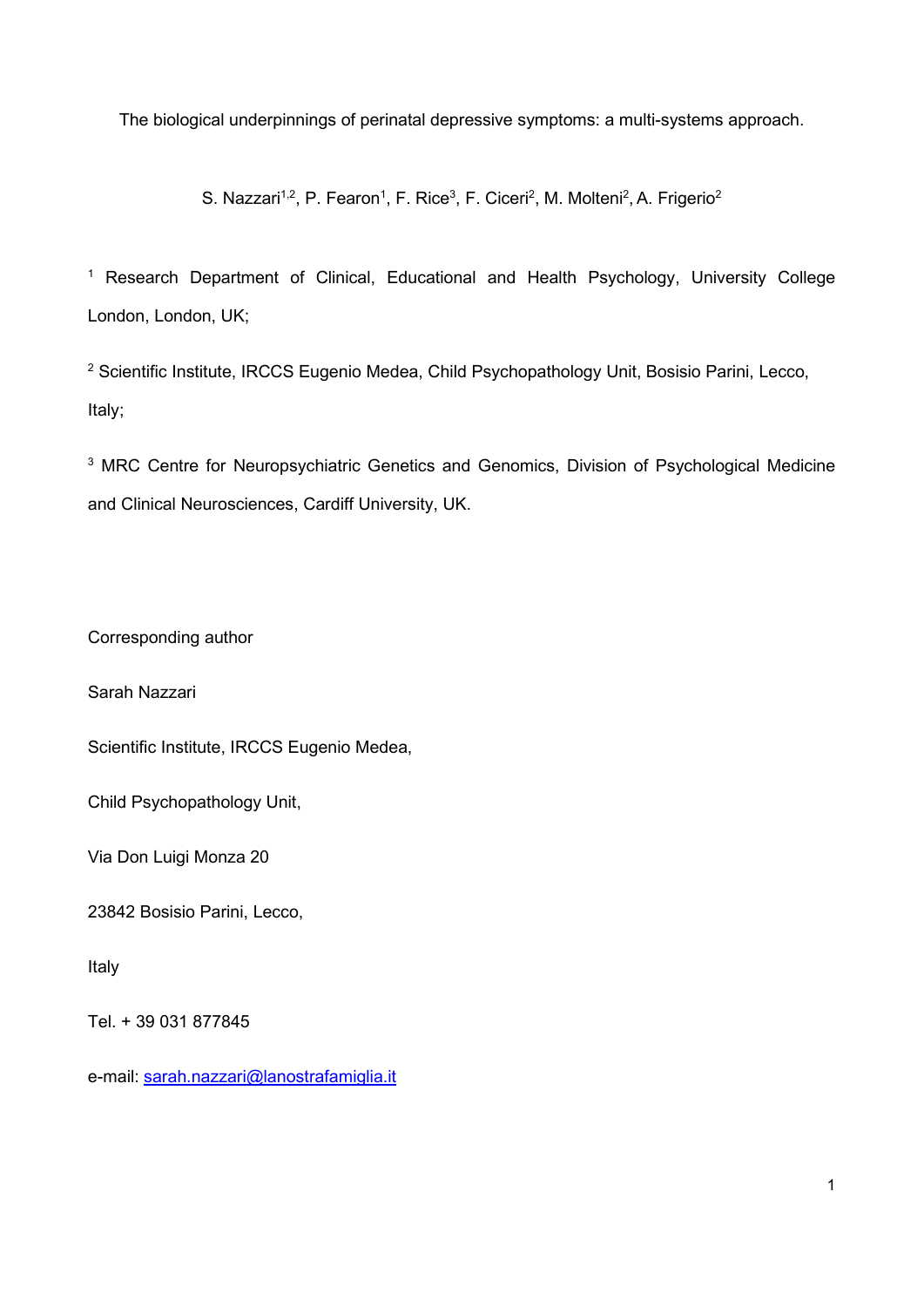# **Abstract**

*Background.* Well-established evidence exists of an association between depressive symptoms and alterations in the stress and inflammatory response systems; however, the picture is far less coherent during the perinatal period. This study combines the assessment of multiple stress and inflammatory biomarkers in late pregnancy and after delivery in order to investigate cross-sectional and prospective associations with perinatal depressive symptoms. *Methods.* Onehundred-ten healthy women were assessed in late pregnancy (mean gestational age=34.76; SD=1.12) and 89 were re-evaluated after delivery (mean hours after delivery=52.36; SD=19.70) for depressive and anxiety symptoms through the Edinburgh Postnatal Depression Scale and the State-Trait Anxiety Inventory. Serum Interleukin-6 (IL-6), C-Reactive Protein (CRP) and diurnal salivary cortisol levels were measured on both occasions, while diurnal salivary alpha amylase (sAA) levels were assessed in late pregnancy. *Results.* Using Hierarchical Linear Models, higher depressive symptoms were found to be associated with higher IL-6 levels, lower morning cortisol levels and a flatter cortisol diurnal slope during pregnancy, while adjusting for potential confounders. No significant associations were found after delivery or with change in biomarker levels from pre- to post-partum. Furthermore, preliminary evidence of a positive association between inflammation and stress markers in women with higher antenatal depressive symptoms was found. *Limitations:* The sample was relatively small and highly selected, thus limiting generalizability of the findings. *Conclusions.* Results emphasize the need for an integrated multisystems approach to the understanding of the biological underpinnings of perinatal depression and suggest that the stress-immune interactions represent a promising avenue for future endeavor.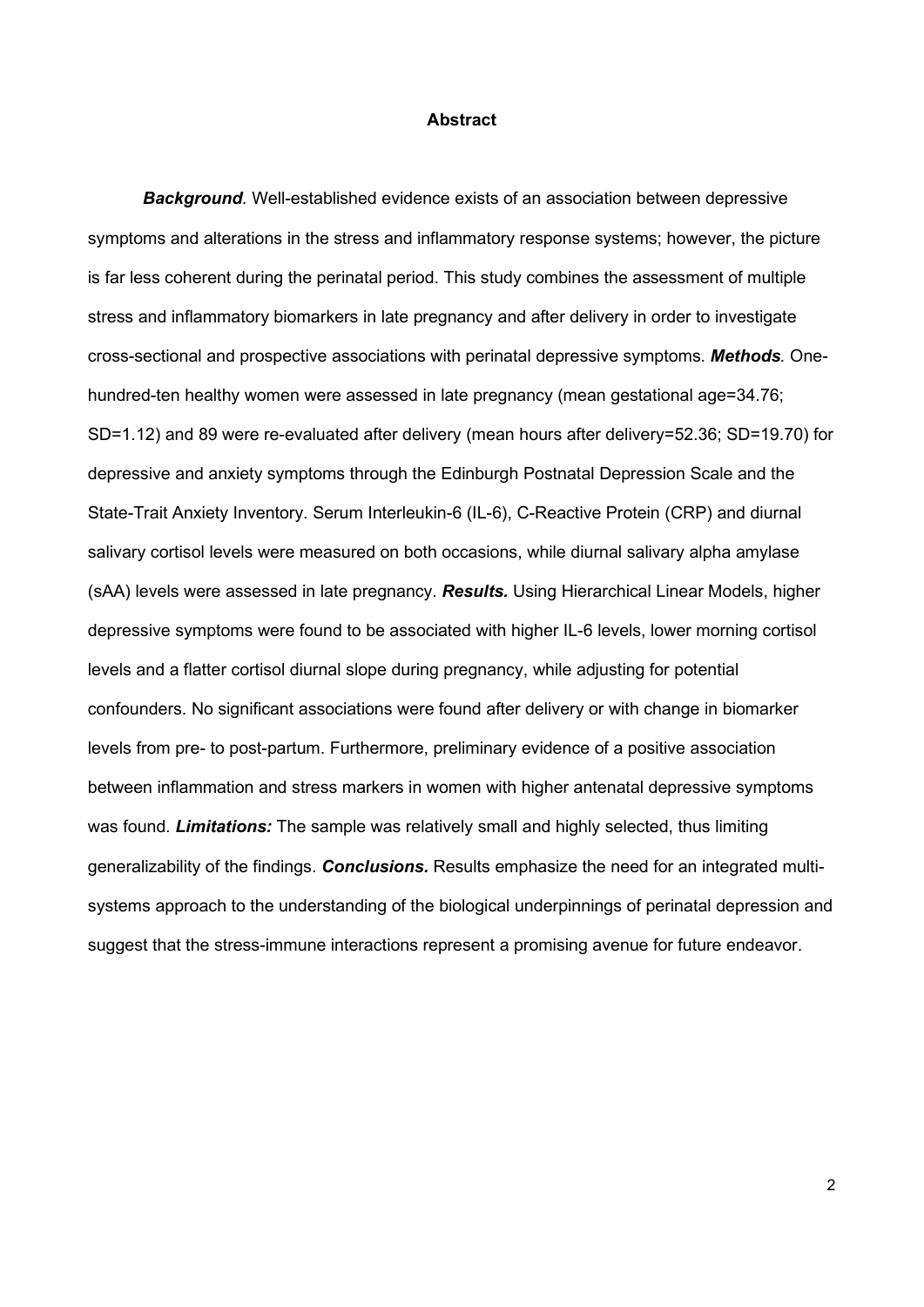# Main text

### *1. Introduction*

Perinatal depressive symptoms affect up to 12% of women in high-income countries (Woody et al., 2017), with possible negative implications for both maternal and offspring's health and well-being (Gentile, 2017). Research on the biological underpinnings of perinatal depression has mostly focused on the role of the Hypothalamic-Pituitary-Adrenal (HPA) axis and its endproduct cortisol, while relatively little is known about the contributions of the Inflammatory Response System (IRS) and Sympathetic Nervous System (SNS). The current study adopts a short-term longitudinal design and combines the assessment of multiple stress and inflammatory biomarkers in late pregnancy and after delivery in order to elucidate possible associations with preand postnatal depressive symptoms and investigate their change across the perinatal period.

# *1.1 Stress markers and perinatal depression*

Despite extensive research investigating the associations between perinatal depression and cortisol (Orta et al., 2018; Seth et al., 2016), mood-related alterations in the diurnal cortisol pattern have been poorly investigated. Alterations in cortisol diurnal rhythm, as indicated by a lower waking level (O'Connor et al., 2014), a blunted cortisol awakening response (CAR; Osborne et al., 2018), a flatter diurnal decline (O'Connor et al., 2014), increased evening (O'Keane et al., 2011; Osborne et al., 2018) and averaged daily cortisol (O'Connor et al., 2014; Osborne et al., 2018), in clinically depressed pregnant women have been found in some studies, though not all (Shea et al., 2007; Hellgren et al., 2013). Likewise, a blunted CAR have been reported in depressed women at 6-8 weeks (Taylor et al., 2009) and 6 months (De Rezende et al., 2016) postpartum, whereas Corwin and colleagues (2015) reported higher daily cortisol in depressed women 14 days, but not 7 days or 6 months after delivery. Conversely, studies on non-clinical samples have failed to detect any associations between depressive symptoms and diurnal cortisol measures both prenatally (Rash et al., 2015; Heuvel et al., 2018) and postnatally (Cheng & Pickler, 2010, Scheyer & Urizar, 2016). Large heterogeneity in cortisol measures may play a role in inconsistent findings with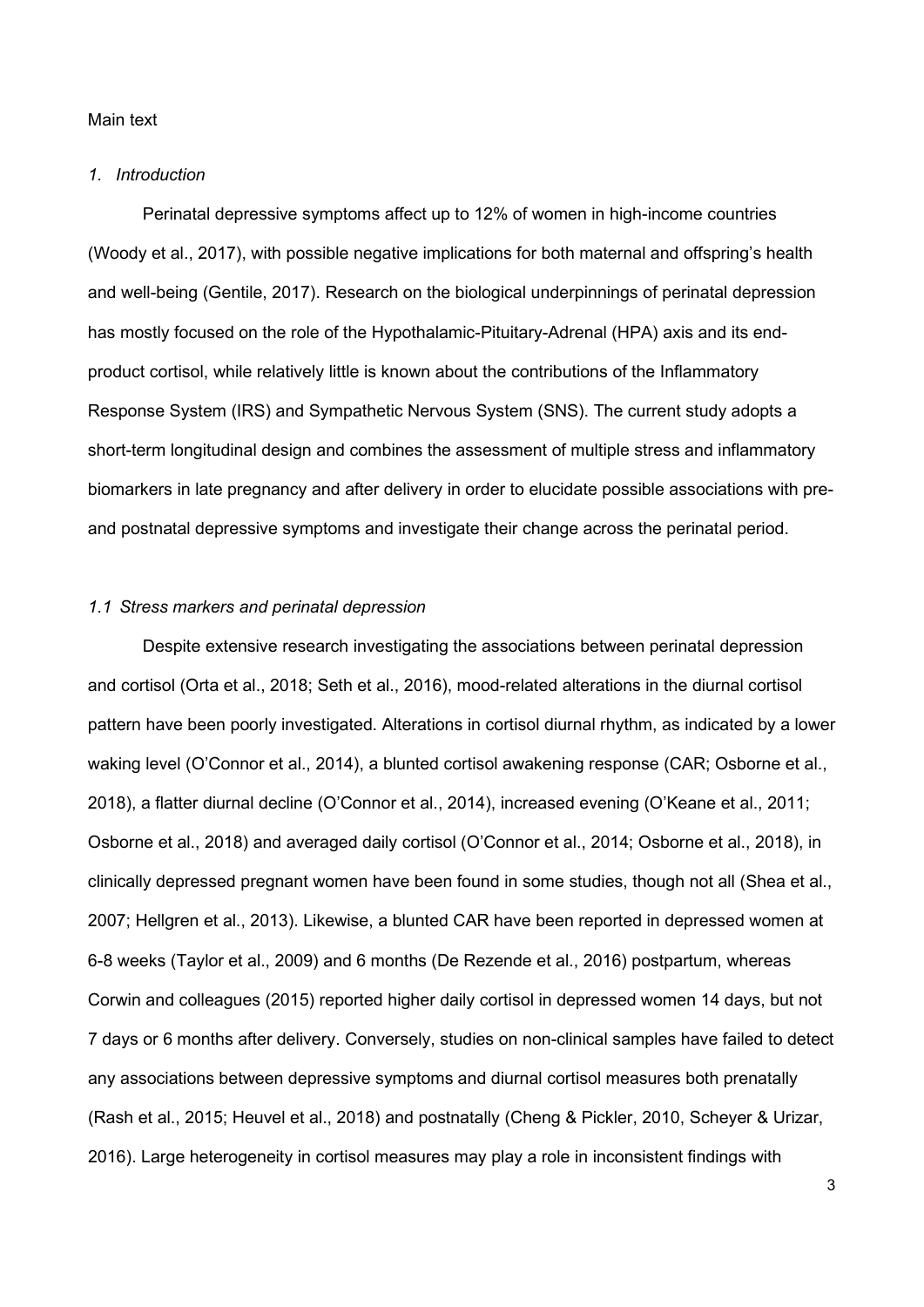studies differing in the selection and computation of composite scores (e.g. CAR, decline, etc.). Multilevel analytical models have been recommended for analysing repeated cortisol measures (Hruschka et al., 2005; Zijlmans et al., 2015) and might help to detect subtle mood-related alterations in cortisol diurnal pattern, yet they are scarcely applied. Furthermore, most studies have been cross-sectional and it is unknown whether depressive symptoms are associated with changes in diurnal cortisol from pre- to postpartum.

Initial evidence suggests that salivary α-amylase (sAA), a non-invasive marker of SNS activity (Nater & Rohleder, 2009), can be reliably assessed during pregnancy (Nierop et al., 2006) and its diurnal patterning (characterized by a rapid decrease after awakening and a gradual increase throughout the day) is largely maintained during the prenatal period (Giesbrecht et al., 2013). However, knowledge about the association between sAA diurnal levels and perinatal depression is limited. Braithwaite and colleagues (2015) found higher sAA waking levels in pregnant depressed women, while Giesbrecht and colleagues (2013) found no association between sAA diurnal trajectory and prenatal depression, although both momentary depressed and positive mood were positively associated with sAA.

#### *1.2 Inflammatory markers and perinatal depression*

Mounting evidence indicates a role for inflammation in the pathophysiology of depression (Miller and Raison, 2016), with levels of inflammatory markers such as Interleukine-6 (IL-6) and C-Reactive Protein (CRP) being found consistently increased in depressed patients (e.g. Valkanova et al., 2013). However, the generalizability of these findings to the perinatal period is still debated (Osborne & Monk, 2013). Either positive (e.g. Cassidy-Bushrow et al., 2012; Christian et al., 2009; Liu et al., 2016) or null associations (e.g. Skalkidou et al., 2009; Blackmore et al., 2011; Buglione-Corbett et al., 2018) between depressive symptoms and IL-6 and/or CRP levels have been reported during pregnancy and following birth-to-6 months postpartum. To our knowledge, only Osborne and colleagues (2019) have examined whether prenatal depressive symptoms are associated with changes in cytokines levels from pre- to post-partum. The authors reported a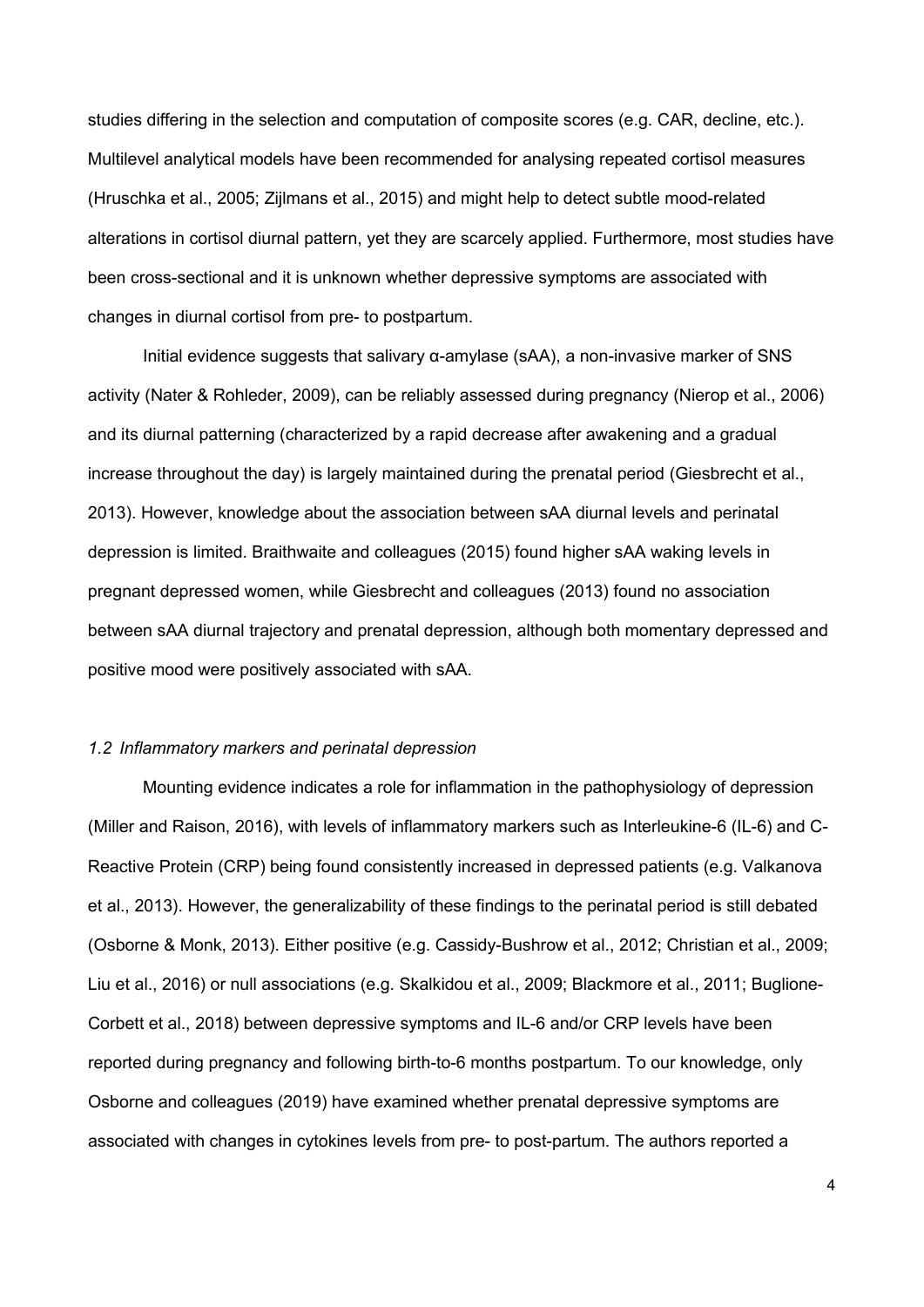greater increase in pro-inflammatory cytokines levels, including IL-6, from the second to the third trimester of gestation, followed by a greater decrease at 6 weeks postpartum in a small group of women (N=12) with higher prenatal depressive symptoms, as compared to non-depressed women (N=37).

### *1.3 Stress-immune interactions*

Besides their individual effects, the stress and inflammatory response systems exhibit significant bidirectional interactions (Kuhlman et al., 2017), with a disruption of these circuits being hypothesized to increase vulnerability to several disorders (Raison and Miller, 2003), including depression (Pariante, 2017). However, studies investigating the concurrent activity of the HPA-axis and IRS during the perinatal period are scarce (Corwin et al., 2013; Shelton et al., 2015; Walsh et al., 2016) and, to our knowledge, only Corwin and colleagues (2015) examined the link between variability in stress-immune interactions and risk for depression. Results showed a positive association between inflammation and cortisol in postnatally depressed women, and no association in euthymic women.

### *1.4 Current study*

Although it is increasingly acknowledged that the coordination of the SNS, HPA-axis and IRS is essential to health and well-being (Gunnar & Quevedo, 2007; Kuhlman et al., 2017), knowledge about the stress-immune interplay during the perinatal period as well as the association with perinatal depressive symptoms remains vague. Furthermore, most studies have been crosssectional and mood-related changes in biomarker levels over the perinatal period are largely unknown. This limited knowledge results in a lack of biomarkers for the diagnosis, prevention and treatment of perinatal depression.

The current study begins to fill these gaps by investigating the cross-sectional and prospective associations among naturally occurring variations in depressive symptoms and multiple stress (i.e. diurnal cortisol and sAA) and inflammatory (i.e. IL-6 and CRP) markers in late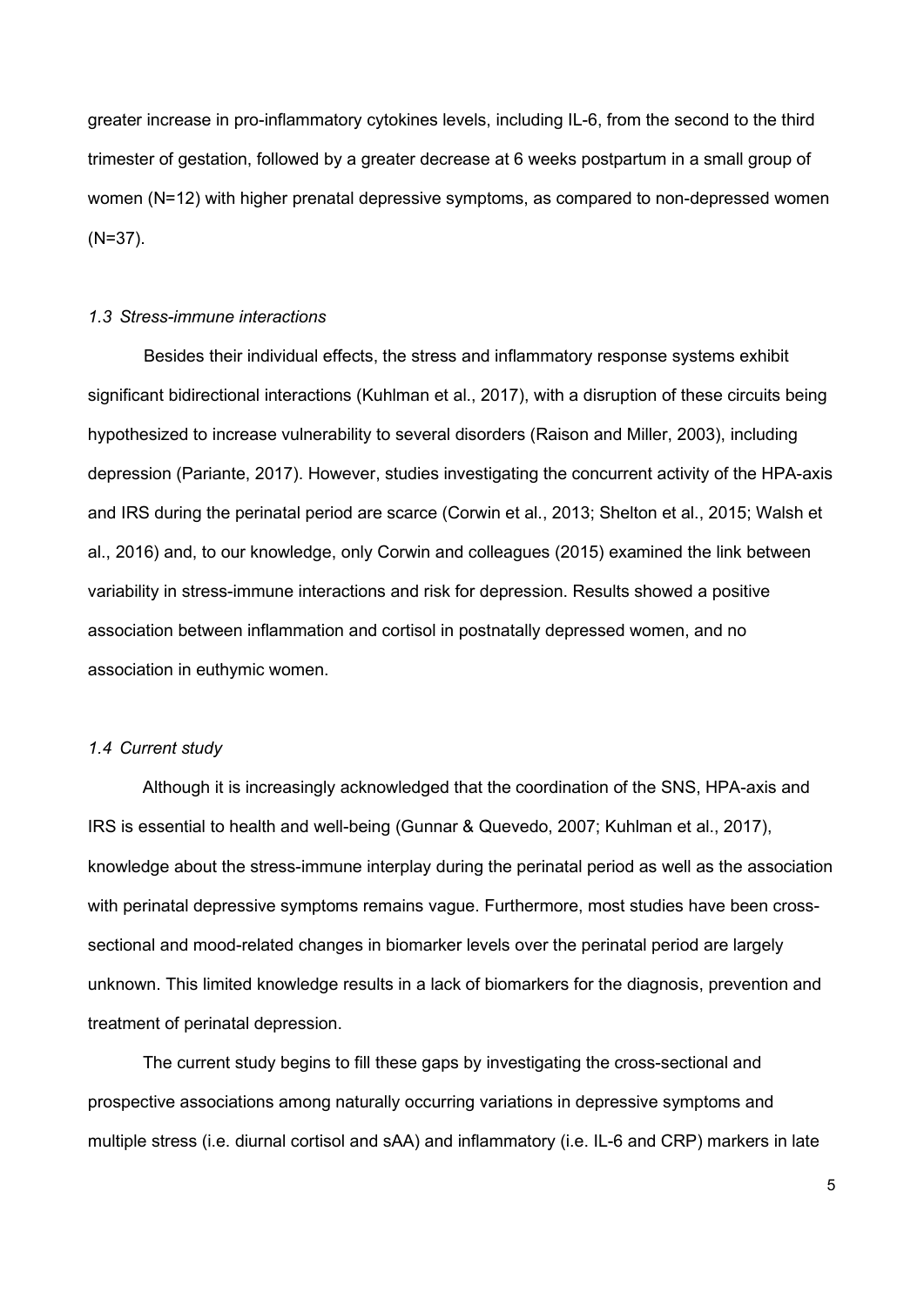pregnancy and after delivery. We hypothesized that higher depressive symptoms would be associated with heightened inflammation and an altered cortisol diurnal pattern. Conversely, no formal hypothesis was made regarding the association between depressive symptoms and diurnal sAA due to limited available literature. Additionally, supplementary analyses investigated an exploratory hypothesis and examined the robustness of the associations found for depression. Specifically, we sought to extend findings from Corwin and colleagues (2015) by exploring the association among stress and inflammatory markers in women with higher versus lower depressive symptoms pre- and post-partum. Furthermore, as perinatal depression and anxiety are strongly correlated (Falah-Hassani et al., 2017), we explored whether the observed biological alterations were specific to depression or can be replicated for anxiety.

### *2 Material and methods*

#### *2.1 Participants and procedures*

Women at 30-33 gestational weeks were recruited in three Italian hospitals and followed longitudinally within the Effects of Depression on Infants (EDI) Study, an on-going study investigating the effects of maternal prenatal depression on infants' development (Nazzari et al., 2019). Prenatal inclusion criteria were: aged 18-45 years, normotensive, with singleton uncomplicated pregnancy, non-smoker, not afflicted by any disease, not taking any chronic medications, and with no substance/alcohol abuse problems or psychiatric disorders (except for depression and anxiety) as ascertained through the *Structured Clinical Interview for DSM-IV-TR Axis I Disorders (SCID-I;* First, et al., 2002). One-hundred-ten women (mean age= 33.00; SD= 3.85), were included in the current sample (Table 1). Nineteen caesarean sections and 1 intrauterine death were excluded from the postnatal phase, and 1 woman withdrew due to her newborn's health problems. Thus, data from 89 women were available at the postnatal phase (see Supplemental Figure 1 for a flow diagram of the study design). Women who were excluded from the postnatal phase did not differ from participants on any demographic variables, depression or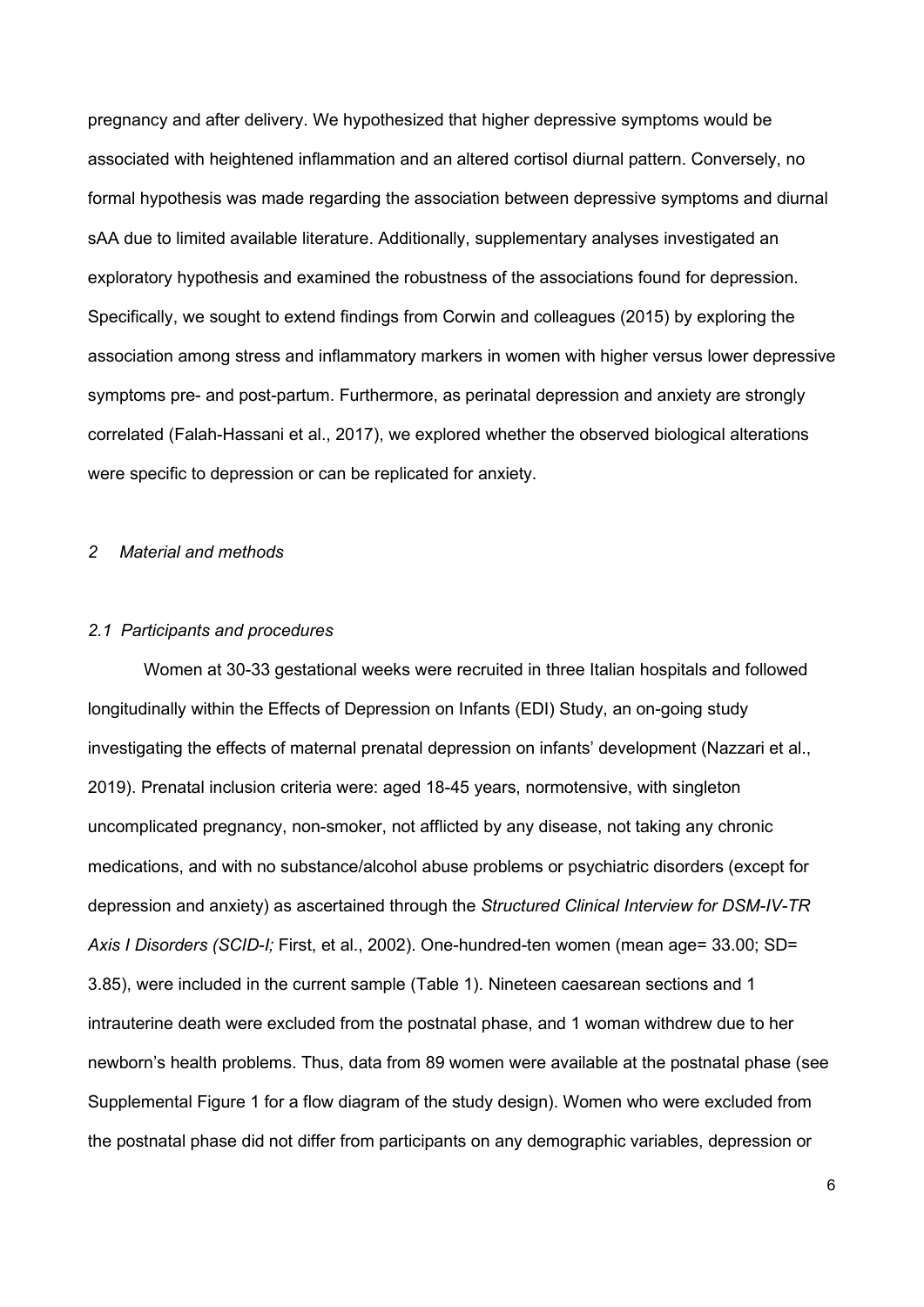anxiety scores.

Depressive/anxiety symptoms and biomarkers levels were evaluated at 34-36 gestational weeks (mean gestational age=34.76; SD=1.12) and soon after delivery (mean hours after delivery=52.36; SD=19.70). On both occasions, women filled out the Edinburgh Postnatal Depression Scale, the State-Trait Anxiety Inventory, a health-related information form and provided blood samples. Diurnal salivary samples were collected over the two consecutive days preceding the pre- and postnatal sessions as described below.

The Ethics Committee of University College London, of Scientific Institute Eugenio Medea and of the hospitals involved approved the study protocol, and all participants gave their written informed consent.

### *2.2 Self-report measures*

*Depressive symptoms* were evaluated through the Italian version (Benvenuti et al., 1999) of the Edinburgh Postnatal Depression Scale (EPDS; Cox et al.,1987), a 10-items questionnaire widely used to screen for perinatal depression. The Italian version of the EPDS shows good internal consistency (alpha of Cronbach=0.79), high sensitivity and convergent validity with other measures of depression, comparably to the original version (Benvenuti et al., 1999).

*Anxiety symptoms* experienced in the last few days were assessed through the Italian version (Pedrabissi and Santinello, 1989) of the 20-items state-anxiety subscale of the State-Trait Anxiety Inventory (STAI-S; Spielberger et al. 1970). The Italian version of the STAI-S shows high coefficients of internal consistency (alpha of Cronbach=.91-.92) and good test–retest reliability (Spearman correlation=0.49; p<0.01) (Pedrabissi and Santinello, 1989). Furthermore, moderate concurrent validity with other measures of anxiety has been reported as well as high ability to discriminate between clinical and nonclinical Italian samples (Balsamo et al., 2013).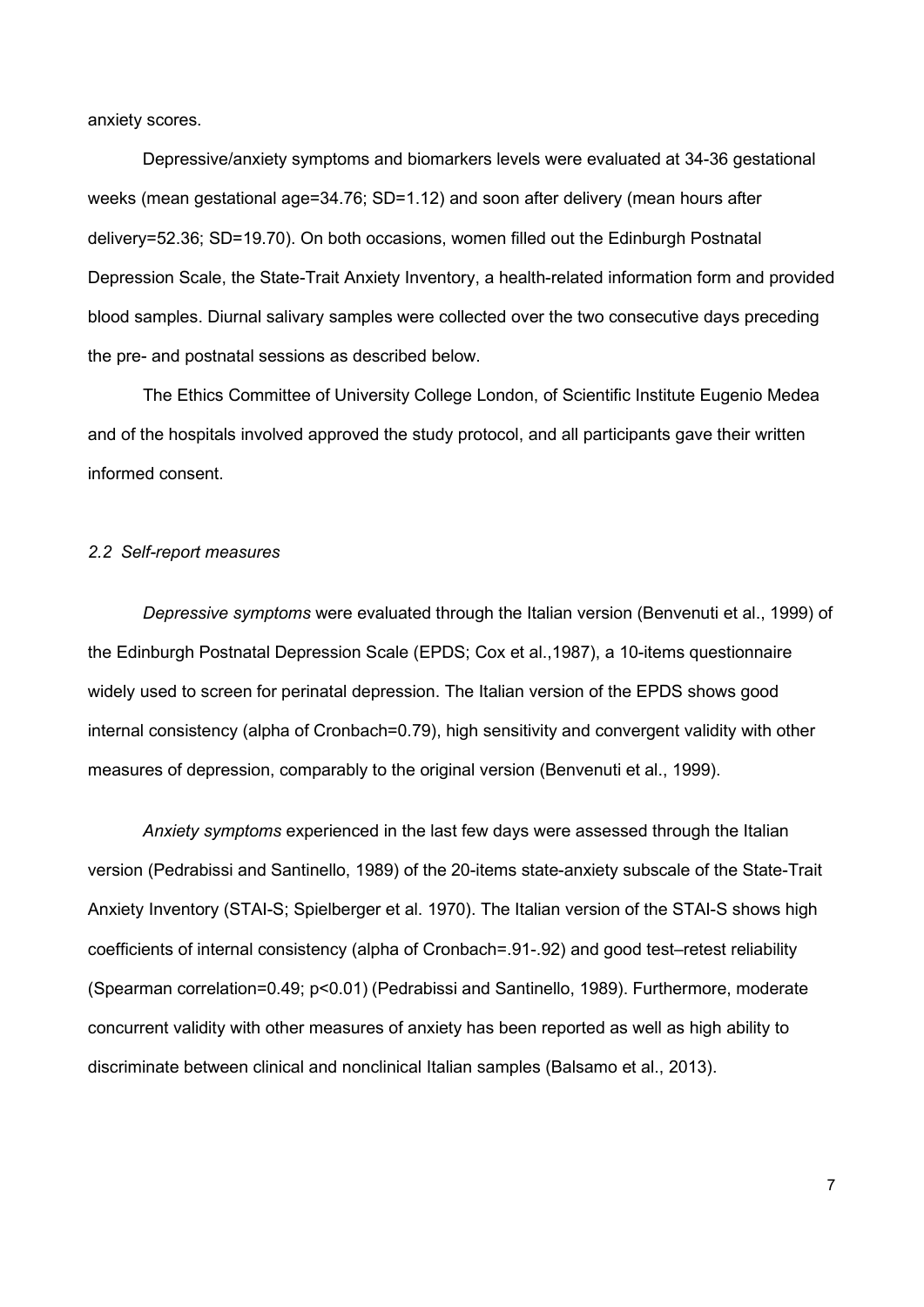*Health-related information* was collected through ad-hoc forms in order to examine potential health-related confounders of the association between depressive symptoms and biological levels (further details in Supplemental Methods).

#### *2.3 Biological measures*

*Blood collection and assay.* Antecubital venous blood samples were collected in the morning (with the exception of 8 postnatal samples) and kept refrigerated at +4° until they reached the laboratory where serum was centrifuged, aliquoted, and stored at −80 °C. Serum CRP and IL-6 concentrations were assayed in duplicate by using Quantikine High Sensitivity ELISA kits (R&D Systems Europe, LTD). Ninety-seven women out of 110 (88%) agreed to blood sampling during pregnancy and 66 out of 89 (74%) after delivery. As IL-6 and CRP levels assessed in the afternoon (N=8) were comparable to those assessed in the morning (respectively, F(1,65)= 0.326, p=0.57 and F(1,65)= 1.05, p=0.31), all postnatal samples were included in the analyses.

*Saliva collection and assay*. Six unstimulated saliva samples were collected on two consecutive days upon awakening, 30 minutes post-waking and before going to bed respectively, at home, during pregnancy and, at the hospital, after delivery, according to the same protocol. All samples were stored frozen at -80° until assayed for cortisol in duplicate using a competitive high sensitivity enzyme immunoassay kit (Salimetrics, UK) and for sAA using a kinetic enzyme assay kit (Salimetrics, UK). Due to budget restrictions, sAA was examined only in pregnancy. All women provided completed saliva samples during pregnancy, 12 women had incomplete postnatal salivary data and 9 women had no postnatal salivary data. Women with complete, partial or missing postnatal data did not differ on any sociodemographic, health-related variables, depression or anxiety scores. One prenatal 30-min post-waking sample and 4 postnatal 30-min post-waking samples, collected more than one hour from awakening, were excluded from analyses (e.g. O'Connor et al. 2014). Further details are reported in Supplemental Methods.

# *2.4 Statistical analyses*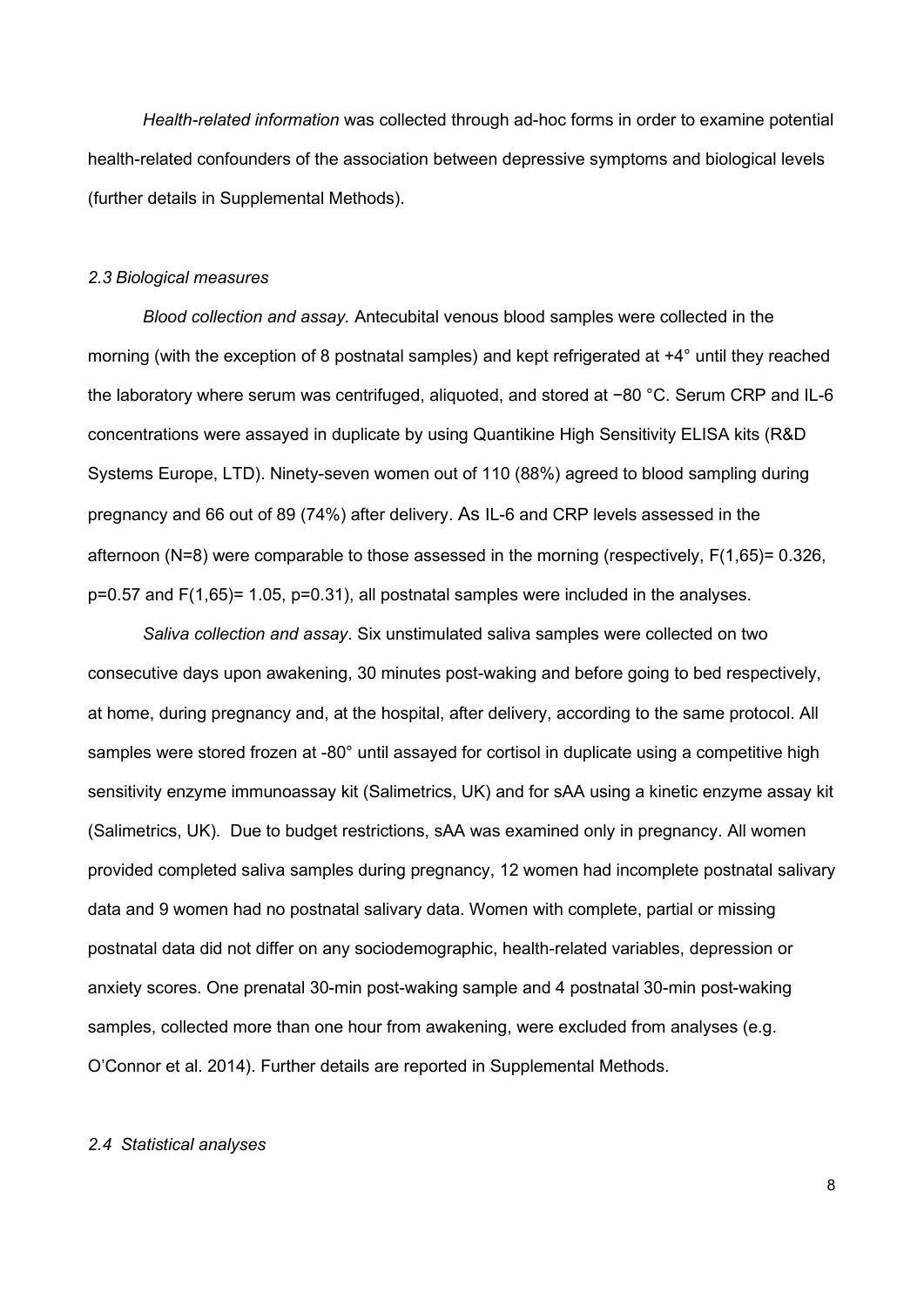Variables were first examined for outliers and skewness. The distributions of the biological markers were positively skewed even after removing samples greater than 3 SD from the mean  $(n=7)$  samples for prenatal cortisol, n=8 for postnatal cortisol, n=4 for sAA, n=3 for prenatal IL-6), thus measures were natural log transformed prior to analysis to approximate normal distributions.

Given the low-risk nature of the current sample and the focus of the study on naturally occurring variations in maternal symptoms across the whole normative range, the total score of the EPDS/STAI was employed as a continuous variable in the main analyses.

Hierarchical Linear Models (HLMs) were estimated to investigate: 1) the cross-sectional association between depressive symptoms and biological levels in pregnancy and after delivery; 2) the prospective association between prenatal depressive symptoms and the change in markers levels from pre- to post-partum. HLMs allow to partition different sources of variance and provide robust estimates despite missing values by maximizing all valid data point (Hruschka et al., 2005). Final sample size for the main analyses is provided in Supplemental Figure 1. Full model specification is provided in Supplemental Methods. Preliminary models examined demographic, health-related and situational factors, known to affect stress and immune physiology. Variables significantly associated with biological markers in these analyses were included as controls in subsequent analyses. The fixed effects of maternal depressive symptoms on the intercept and time slopes were tested sequentially. Model fit was tested with likelihood deviance difference test for nested models. Model parameters for ln-transformed cortisol values are presented in tables, while results in figures are presented using anti-logged values. A sensitivity power analyses estimated that with the current sample size and 80% power at a 0.05 level of significance, we were able to detect effects ranging from  $f^2$ =.11 to  $f^2$ =.16, while we would have missed any effect smaller than this.

Supplementary analyses preliminarily explore stress-immune interactions. Daily average cortisol and sAA were computed for each day as the area under the curve according to the trapezoid method with respect to the ground (AUCg, Pruessner et al., 2003) and, as they were highly correlated (r(104)=.57, p<.001 for cortisol and r(106)=.75, p<.001 for sAA), the mean of the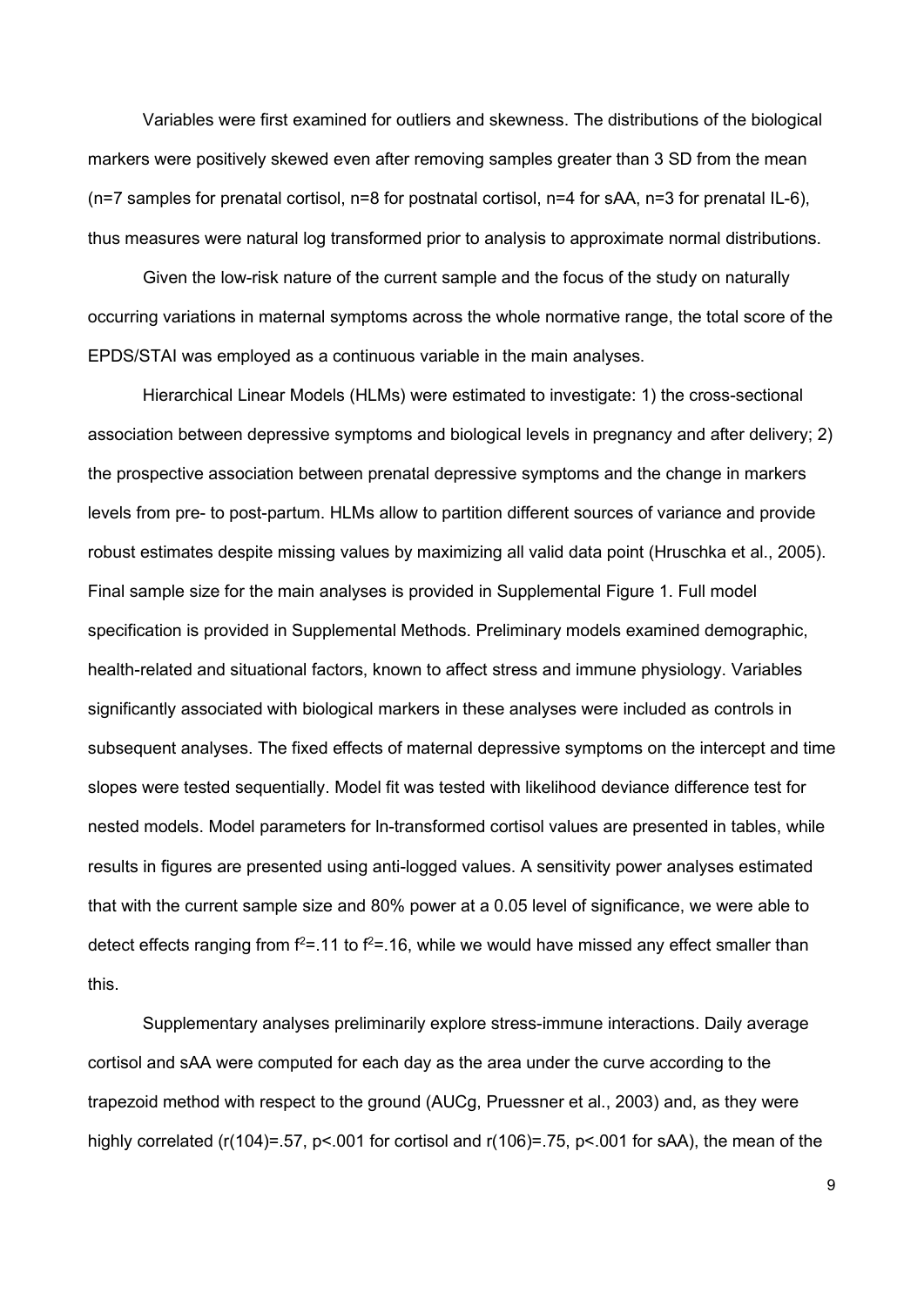2 days was used. After Corwin and colleagues (2015), graphical analyses were used to explore different patterns of correlations between sAA or cortisol AUCg and inflammatory markers between women scoring above versus under the EPDS median during pregnancy and after delivery. At time points where significant differences were identified, the relationship trends were further investigated through multiple linear regressions. In these models, levels of inflammation were the outcomes variables and the difference in the relationship patterns between stress and inflammatory markers was evaluated by testing the significance of the interaction term between EPDS and cortisol/sAA AUCg on levels of inflammation.

Lastly, given the considerable overlap between depression and anxiety (r=.65 prenatally and r=.46 postnatally, p<.001), comparable HLMs examined anxiety, rather than depression, as individual-level predictor.

Statistical analyses were performed using SPSS 24 and MLWiN 3.02.

# *3. Results*

Descriptive raw values for all study variables are presented in Table 2.

#### *3.1 Diurnal cortisol*

#### *3.1.1 Diurnal variation in prenatal cortisol*

The baseline model for prenatal cortisol (Table 3) indicated significant between-person variation in mean waking cortisol levels (p<.001) and showed the typical cortisol diurnal pattern found in non-pregnant samples (both morning and afternoon slopes ps<.001). Fetal sex was significantly associated with cortisol mean waking level (p=.005), with 2.9% lower values in women carrying a female fetus as compared to male, and was thus included as a control in all subsequent models. No other significant associations between cortisol levels and demographic, pregnancyrelated or situational variables were found (all ps>.05). Higher prenatal depressive symptoms, as assessed through the EPDS, were associated with lower cortisol levels at waking and 30 minutes after waking (respectively, 2.6% and 3% lower with every 1-point EPDS increase, ps=.002), and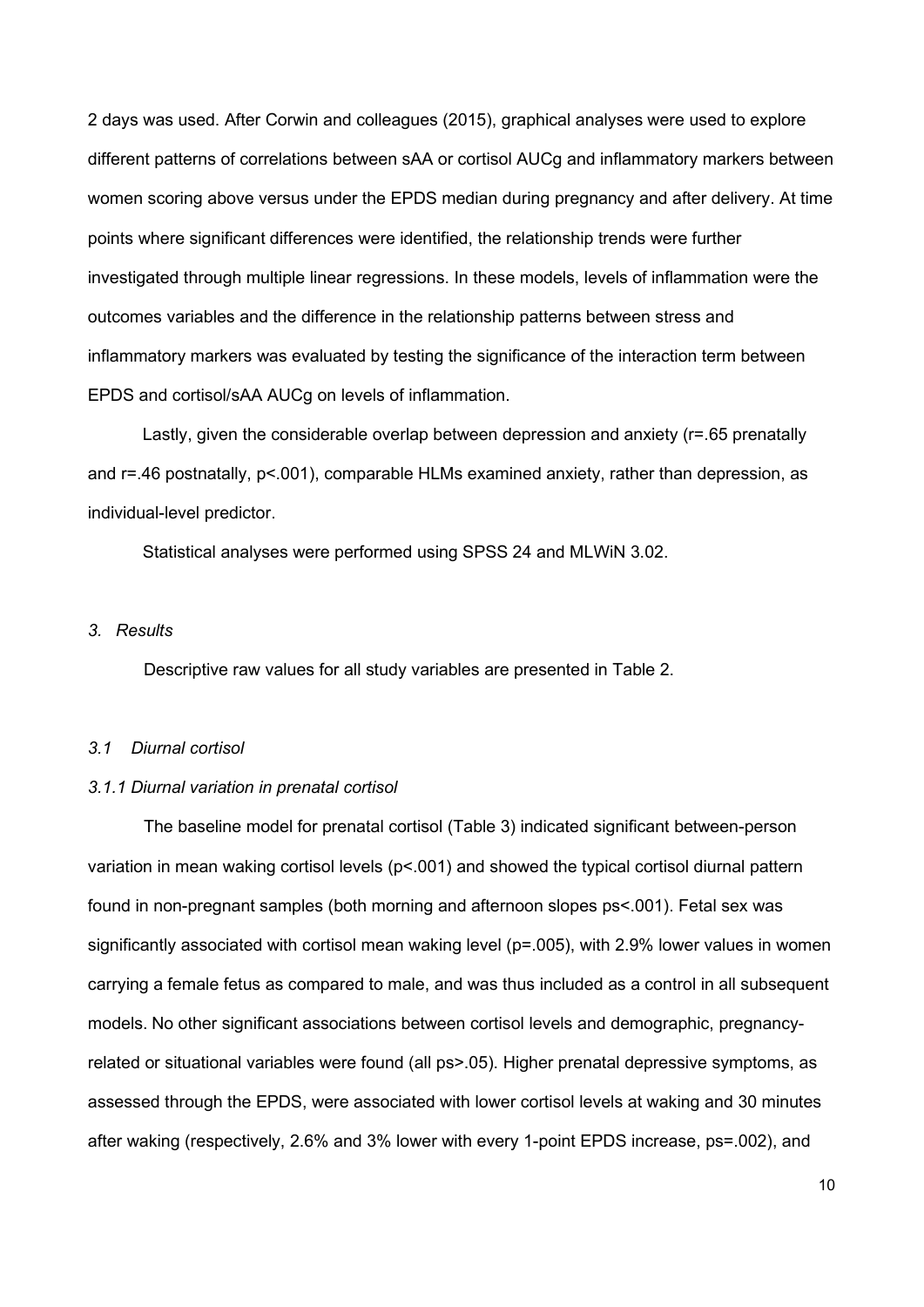with a flatter afternoon cortisol decline (2.2% smaller slope with every 1-point increase on the EPDS, p=.019), after adjusting for covariates. While the EPDS score was modeled as a continuous variable, for illustrative purposes, prenatal maternal cortisol trajectories are displayed in Figure 1 for women with higher (+1SD) and lower (-1SD) EPDS score. Inclusion of depressive symptoms resulted in a significant improvement of model fit over the baseline model (deviance difference  $(3)=12.44$ , p=.01).

#### *3.1.2 Diurnal variation in postnatal cortisol*

The expected cortisol diurnal pattern was found soon after delivery (both morning and afternoon slopes ps<.001), with significant between-day (level-2,  $\sigma^2$ <sub>u0</sub>=0.017, p<.001) and between-person (level-3,  $\sigma^2$ <sub>v0</sub>=0.004, p<.001) variation in mean waking cortisol levels. There was a marginally significant effect of time from delivery (estimate=-0.002, SE=0.001, p=.07) on cortisol waking levels. Thus, time from delivery was included as a covariate in subsequent models. All other demographic and health-related variables were not significantly associated with cortisol values (all ps>.05). No significant effects of postnatal EPDS scores on mean cortisol waking levels  $(p=.15)$ , on morning  $(p=.21)$  and afternoon  $(p=.18)$  slopes were found.

#### *3.1.3 Diurnal variation in cortisol from pregnancy to delivery*

The unconditional means model for the change in diurnal cortisol from pregnancy to delivery revealed significant variability between occasions (i.e. pregnancy versus delivery; level-3 p<.001). As expected, mean cortisol waking values were 3.25% higher at delivery as compared to prenatal levels (p<.001), while no effect of sampling occasion (i.e. pregnancy or delivery) on cortisol diurnal slopes was found (ps>.05). Both foetal sex and time from delivery were retained in the model as they were previously associated with cortisol levels. Prenatal depressive symptoms were associated with lower waking cortisol values prenatally (estimate=-0.03, SE=0.01; p=.01), but not postnatally (estimate=0.01, SE=0.01; p=.31). Additionally, prenatal depressive symptoms were related to a greater increase in cortisol waking levels from pregnancy to delivery (estimate=0.046,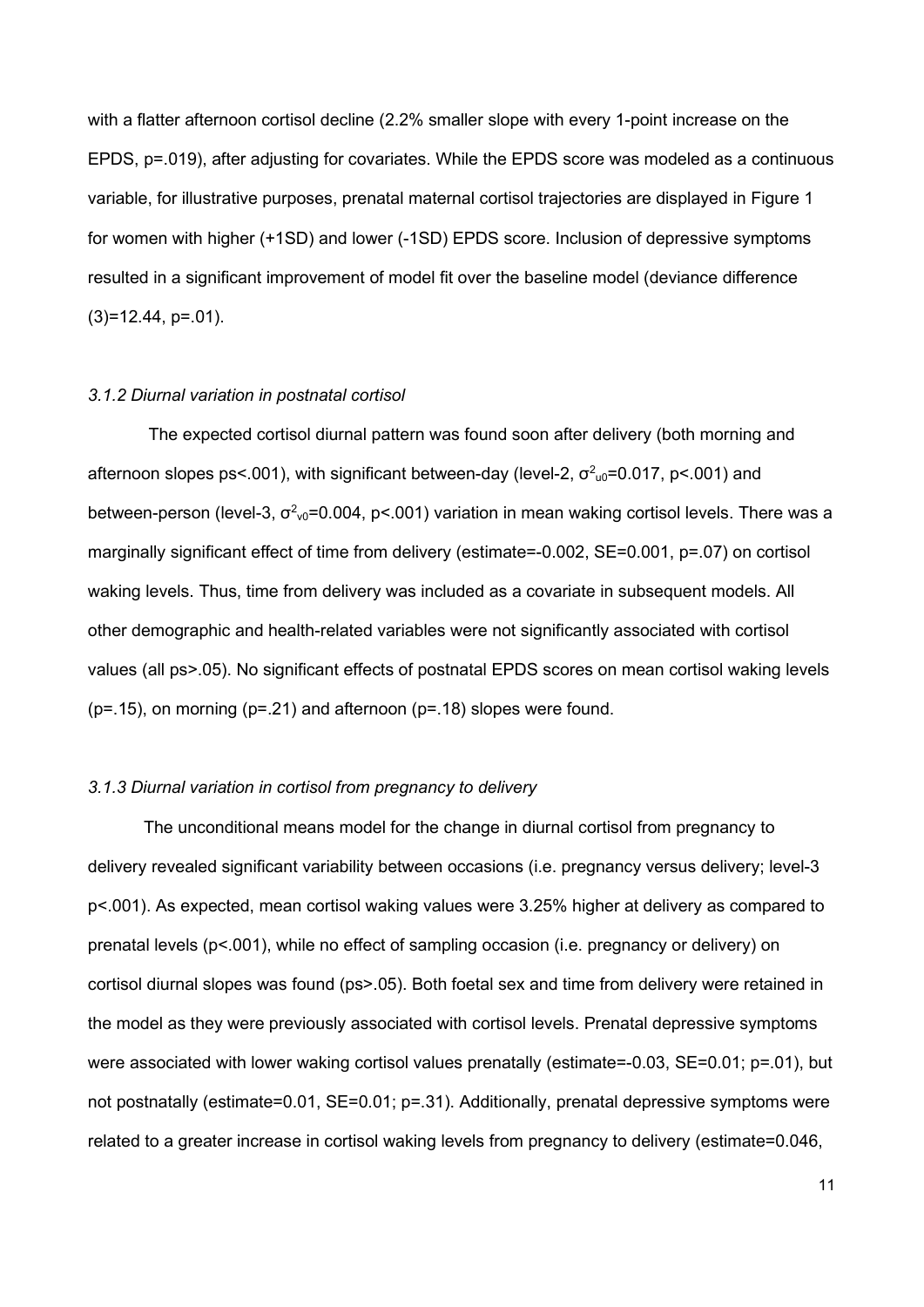SE=0.017; p=.006). However, the inclusion of a three-way interaction between prenatal depressive symptoms, time of sampling and occasions did not significantly improve the model fit over the baseline model (deviance difference (6)=11.3, p=0.08).

#### 3.2 *Diurnal sAA*

The expected sAA diurnal trajectory was observed (both morning and afternoon slopes ps<.001), with significant variability in sAA waking values between persons and days (ps<.001). There was a significant effect of day of collection on mean sAA waking values (p=.002), but not on diurnal slopes, with higher levels on day 2 as compared to day 1. Thus, day of collection was retained as a covariate. Demographic, pregnancy-related and situational variables were not significantly associated with diurnal sAA levels (all ps>.05).

As shown in Table 3, there was no effect of depressive symptoms on mean sAA waking levels (p=.22) or diurnal pattern (note that there was a non-significant tendency for depressive symptoms to be related to a flatter morning sAA decline (p=.07), while no effects on sAA afternoon slope,  $p=35$ ). Inclusion of depressive symptoms did not significantly improve model fit over the baseline model (deviance difference (3)=3.78, p=.29).

#### *3.3 Inflammatory markers*

As expected, both CRP and IL-6 levels were significantly higher after delivery as compared to late pregnancy (both ps<.001, Table 4), with significant between-person variations in prenatal markers levels as well as change from pregnancy to delivery (all ps<.001). There was a significant effect of pre-pregnancy Body Mass Index (BMI), as assessed through the health-related form, and age on CRP prenatal levels and on the time slope. Specifically, we observe 5.5% lower CRP levels per year older (p=.003) and 8.9% higher CRP with each point on the BMI (p<.001). Additionally, a higher BMI and a younger age were related to a flatter CRP increase from pregnancy to delivery (deviance difference (4)=30.3, p<.001). Thus, both maternal age and BMI were included in all subsequent models. Furthermore, BMI was significantly associated with prenatal IL-6 levels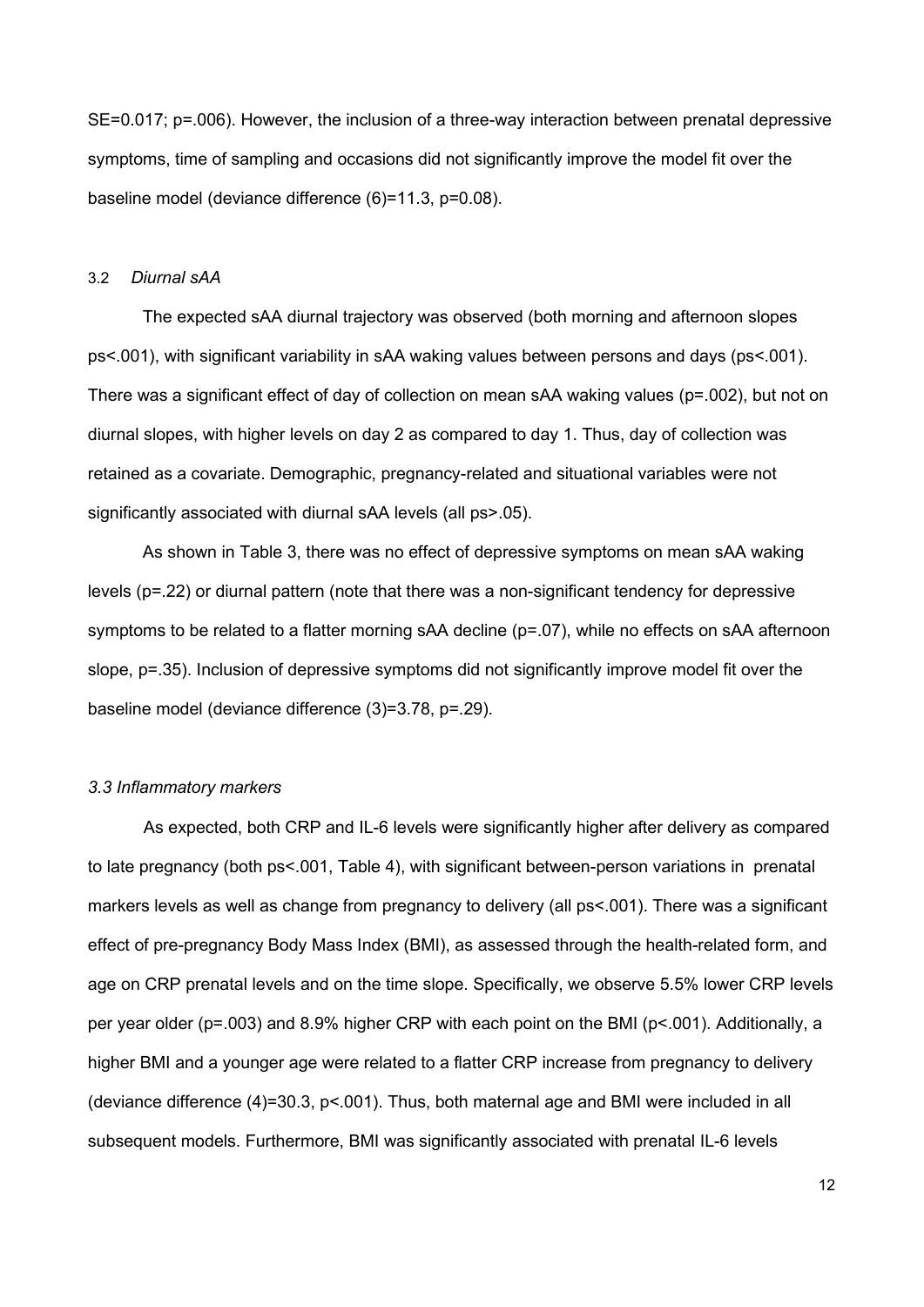(p=.016), with 4.4% higher IL-6 concentrations with each BMI point, and was included as a covariate in subsequent analyses.

There was a significant effect of prenatal depressive symptoms on IL-6 levels during pregnancy with around 7.7% higher IL-6 concentrations with every 1-point EPDS increase (p=.04), although no effect on IL-6 pre- to post-partum slope (p=.72). The inclusion of depressive symptoms significantly improved the model fit over the baseline model (deviance difference (1)= 4.02, p=0.04). In contrast, prenatal depressive symptoms were not significantly related to mean prenatal CRP levels or slope (all ps>.05). Similarly, no effects of postnatal depressive symptoms on mean CRP or IL-6 postnatal levels were found (all ps>.05).

#### *3.4 Supplementary Results*

### *3.4.1 Correlations between systems*

Table 5 shows bivariate correlations between EPDS scores and biological levels.

As shown in Supplemental Figure 2, the relationship patterns for IL-6 and both cortisol and sAA during pregnancy were quite different among women who scored above or below the EPDS median. Specifically, in women scoring above the EPDS median (N=66), prenatal cortisol AUCg and sAA AUCg increased with increasing levels of IL-6 (respectively, p=.03 and p=.002), while this was not true in women scoring below the median (both ps>.05). No differences in relationship trends were apparent after delivery.

To further explore these relationship patterns during pregnancy, separate regression models were fitted. There was no main effect of cortisol or sAA AUCg on mean IL-6 or CRP levels during pregnancy (all ps>.05). However, there was a significant interaction between prenatal depressive symptoms and sAA (p<.01) in relation to IL-6 levels during pregnancy, while the interaction between prenatal depressive symptoms and cortisol was not significant (p=.06). Specifically, higher sAA levels were associated with higher IL-6 levels only in women with higher EPDS scores (+1SD; p<.05), while the association was non-significant in women with lower EPDS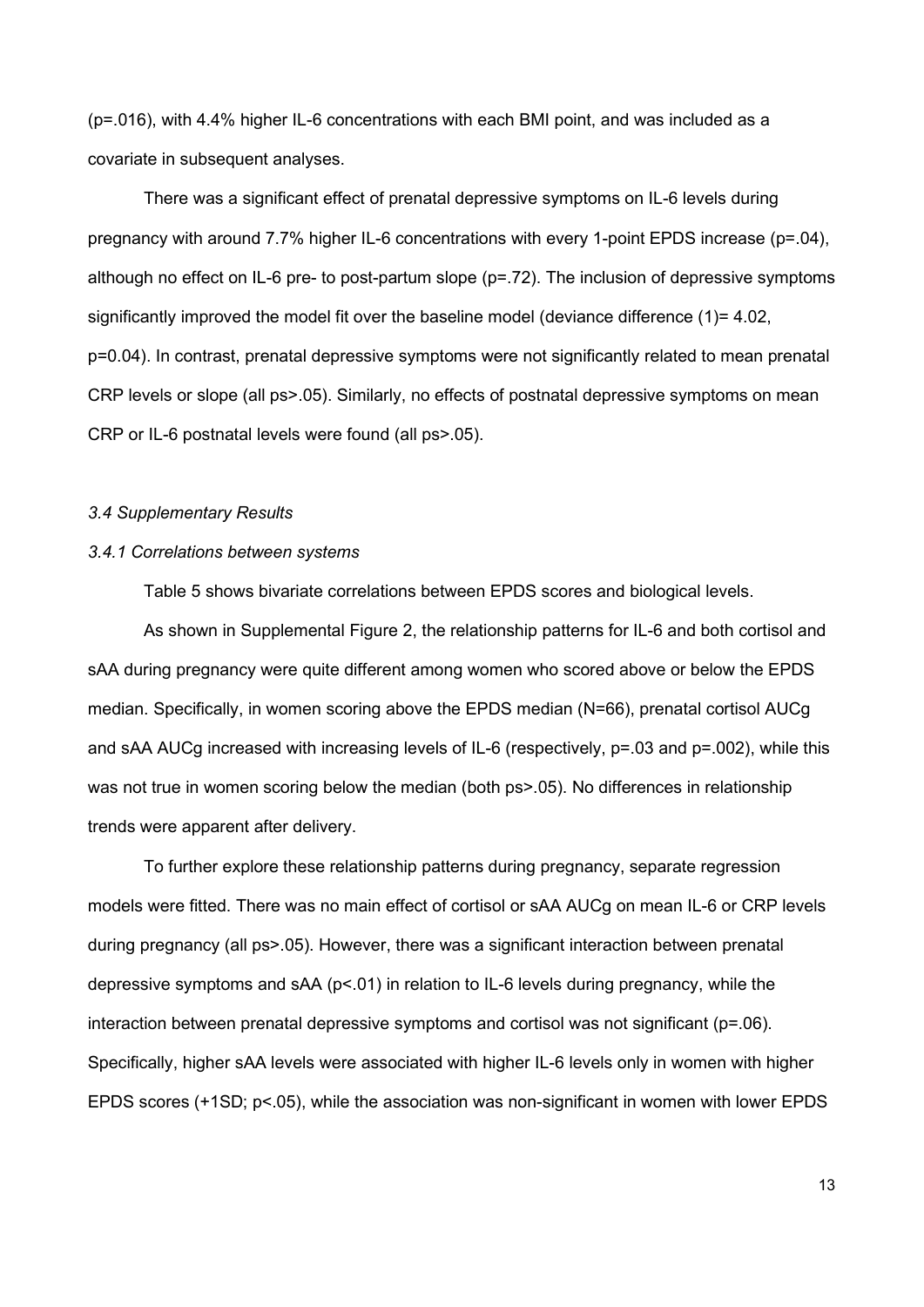scores (p>.05). The sAA model yielded a significant improvement in model fit as compared to the baseline model (deviance difference (2)=12.97, p<.01).

#### *3.4.2. Anxiety symptoms*

There were no significant effects of anxiety symptoms, as assessed through the STAI-S, on cortisol, IL-6 and CRP levels both prenatally and postnatally (all ps>.05). However, there was a significant main effect of prenatal anxiety on mean waking sAA levels (estimate=-0.663, SE=0.312; p=.033) and on sAA morning slope (estimate=0.594, SE=0.209; p=.004). Specifically, higher STAI scores were related to lower waking sAA concentrations and a flatter decline from waking to 30 minutes after. This model significantly improved model fit over the baseline model (deviance difference (3)=19.71, p<.001).

### *4 Discussion*

The present study is among the first to investigate the concurrent and short-term functioning of the HPA-axis, SNS and IRS from pre- to post-partum in association with perinatal depressive symptoms.

In line with our predictions, higher depressive symptoms in late gestation, as assessed through the EPDS, were associated with heightened IL-6 levels and an altered cortisol diurnal pattern, as indexed by lower morning cortisol levels (i.e. at waking and 30 minutes after) and a flatter diurnal decline. In contrast with our initial hypothesis, however, no significant associations were found in the early postpartum. Furthermore, exploratory analyses indicate that anxiety, but not depressive, symptoms were associated with an altered sAA diurnal profile and that the interplay between inflammatory and stress markers during pregnancy might be different in women with higher depressive symptoms.

Evidence exists of an altered diurnal cortisol pattern in clinically depressed (O'Connor et al., 2014) or minority high-stressed (Suglia et al., 2010) pregnant women; likewise, an association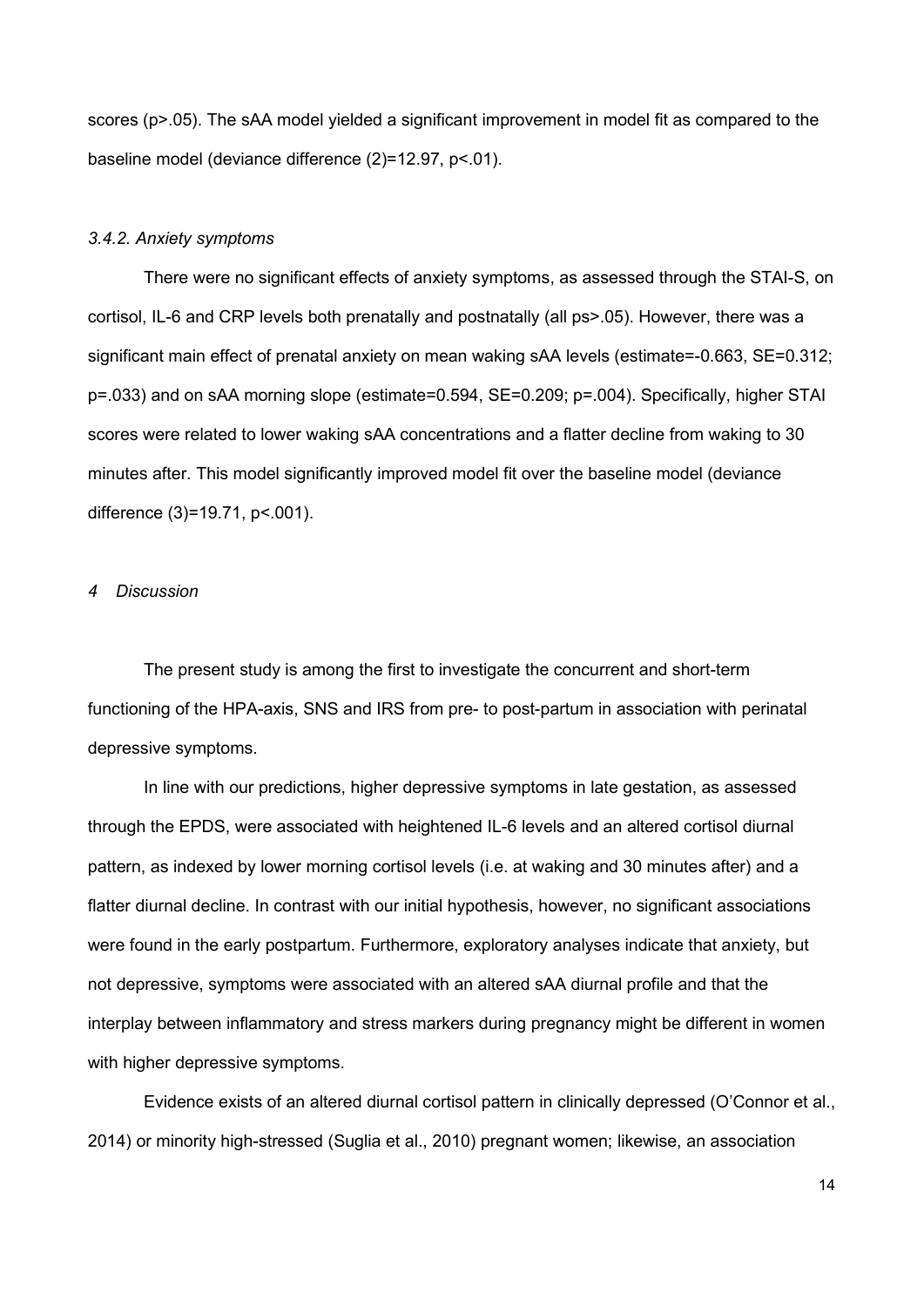between depressive symptoms and elevations in circulating IL-6 levels has been reported in samples of low-income high-psychosocial risk (Cassidy-Bushrow et al., 2012; Christian et al., 2009) and clinically depressed (Haeri et al., 2013; Osborne et al., 2018) pregnant women. The current findings support and extend these studies by showing that depressive symptoms, even without meeting the full criteria for a clinical diagnosis, are associated with an altered stress-related physiology in a low-risk sample of pregnant women. These results converge with evidence of depression as a dimensional "trait" in the general population, rather than a discrete entity, with a continuous measure of risk underlying the clinical phenotype (e.g. Wray et al., 2018). It is important to note that the overall diurnal cortisol output during pregnancy, as indexed by the AUCg, was not significantly associated with depressive symptoms. One methodological implication is that a detailed characterization of the diurnal pattern, both through multiple sampling and multilevel analytical techniques, is needed in order to detect reliable associations between depressive symptoms and subtle disturbances in diurnal cortisol profile that would be undetectable otherwise. Indeed, as cortisol levels increase (e.g. Allolio et al., 1990) and maternal HPA-axis becomes gradually less responsive to stress as pregnancy advances (Kammerer et al., 2002), the association between maternal distress and cortisol might become more difficult to detect. Furthermore, the current findings align with increasing evidence indicating that diurnal cortisol measures, rather than absolute levels, better allow to capture the HPA-axis individual variability and are more strongly associated with psychosocial stress measures (Pruessner et al., 2003, Harville et al., 2009). Additionally, evidence of an association between prenatal depressive symptoms and a flatter diurnal cortisol decline is in line with recent meta-analytical findings in the general population (Adam et al., 2017) and possibly indicates that the diurnal cortisol slopes represent a biological marker of emotional health that deserves further investigation.

Findings of an association between increased IL-6 levels and depressive symptoms during pregnancy converge with meta-analytical evidence in non-pregnant samples (Dowlati et al., 2010; Valkanova et al., 2013). This result in a sample of healthy pregnant women might suggest that the experience of depressive symptoms per se is associated with a higher pro-inflammatory state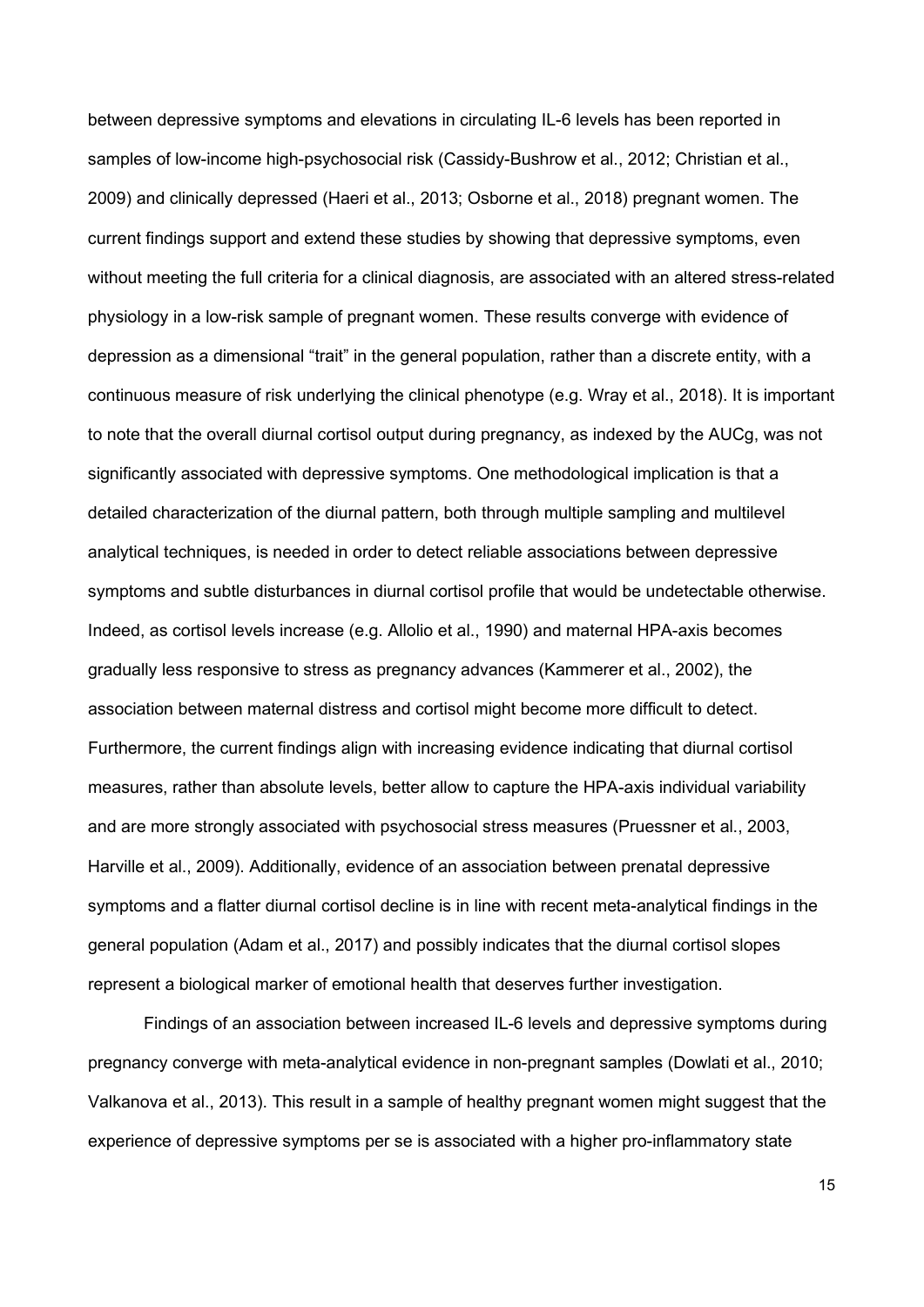during pregnancy. As initial evidence in humans indicates that higher than typical elevations in proinflammatory cytokines during pregnancy are associated with a range of altered neurodevelopmental outcomes in the offspring (reviewed in Nazzari & Frigerio, 2020), including birth outcomes (e.g. Ernst et al., 2011; Nazzari et al., 2019), cognitive outcomes (e.g. Nazzari et al., in press; Rasmussen et al., 2019) and structural and functional brain alterations (e.g. Graham et al., 2017; Rudolph et al., 2018), future studies should investigate possible inflammatory pathways from maternal depression to adverse offspring's development.

It is noteworthy that the current study was sufficiently powered to detect medium to large effect size, thus the fact that we did find significant associations between antenatal depressive symptoms and biological alterations is possibly suggestive of a relatively large size of the effect, although further replication is needed. The pathways underlying the observed associations are still to be understood. Depression and both inflammation and dysregulation of the HPA-axis might share a somewhat common genetic background (Spijker & van Rossum, 2009; Barnes et al., 2017; Wray et al., 2018). Additionally, as both the stress and immune response systems are extremely responsive to environmental adversities, early adverse experiences might affect their functioning and confer vulnerability for later mental health problems (Pariante et al., 2017).

However, the correlational nature of this study and the short-term longitudinal design do not allow to establish whether the observed associations reflect causal processes.

Importantly, the inflammatory and stress response systems function in a complex interdependent manner over time. Thus, abnormal inflammation or dysregulation of the HPA-axis has the potential to disrupt this circuit, carrying potentially adverse consequences for mental and physical health (Khulman et al., 2017). While a disruption of the stress-immune circuits is hypothesized to play a role in the pathophysiology of depression in the general population (Pace et al., 2007; Irwin & Cole, 2013), the interplay among stress hormones and inflammation across the perinatal period is largely unexplored. Our exploratory analyses provide evidence of a positive association between IL-6 levels and both higher diurnal sAA and, to a lesser extent, cortisol concentrations in women with higher depressive symptoms during pregnancy. It has been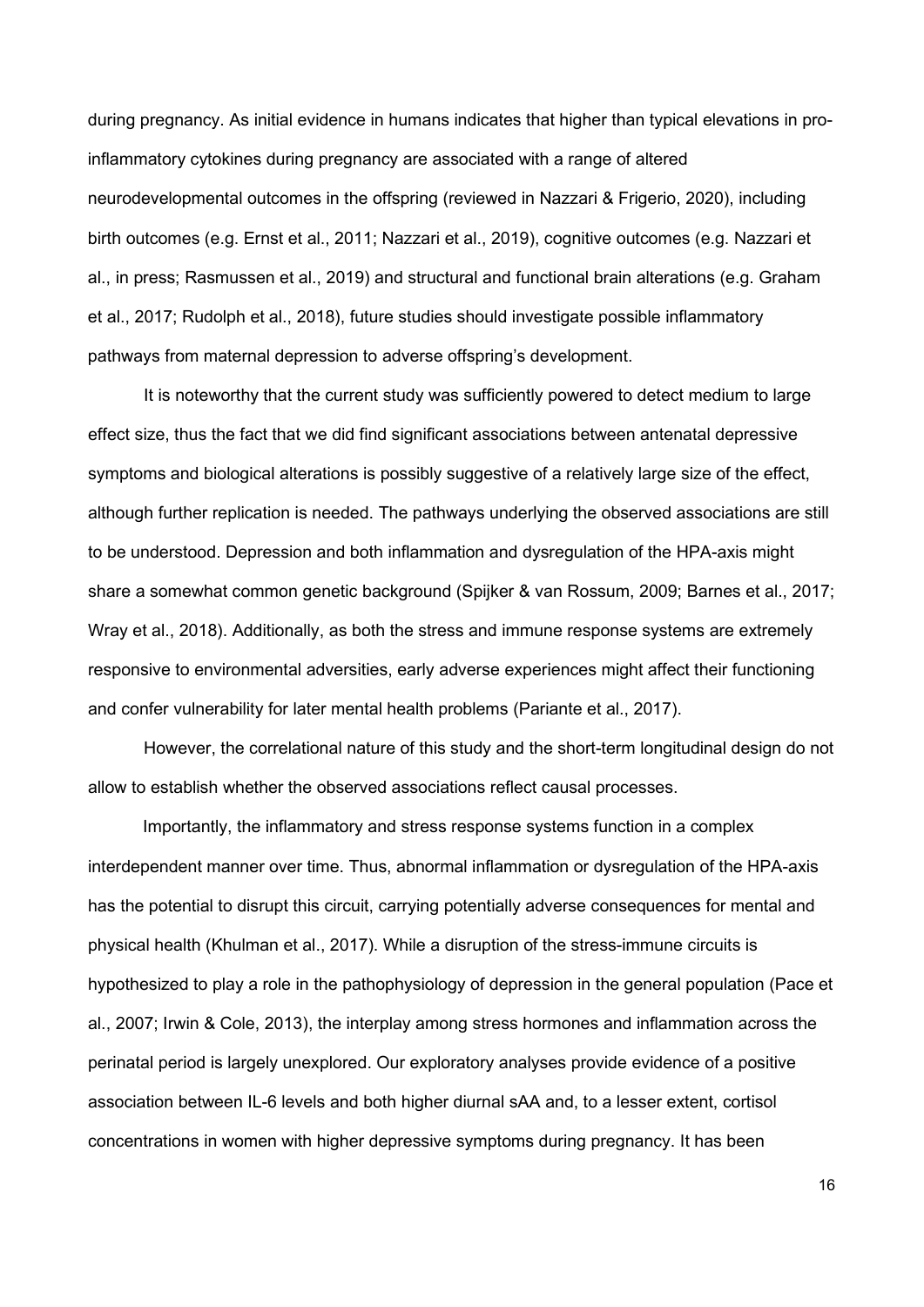hypothesized that increased levels of stress hormones in late gestation might inhibit proinflammatory cytokines production and potentiate production of anti-inflammatory cytokines (Elenkov & Chrousos, 2002). Initial evidence indicates an impairment of the negative feedback relationship between cortisol and pro-inflammatory cytokines in high-risk pregnant samples (Corwin et al., 2013; Walsh et al., 2016). Current results show a positive association between stress and inflammatory markers in pregnant women with higher depressive symptoms, possibly suggesting that the stress-immune interplay offers a promising avenue for future endeavor into the biological underpinnings of perinatal depression. Nevertheless, it is important to emphasize that the current findings are small-scale and exploratory and need replication in larger and clinical samples.

It is noteworthy that despite the strong association between prenatal depression and anxiety, cortisol diurnal alterations and heightened inflammation were more robustly observed for depressive symptomatology, whereas weak and non-significant associations were found for anxiety symptoms. Conversely, prenatal anxiety symptoms were significantly associated with an altered sAA diurnal pattern, as indicated by lower sAA waking levels and a flatter morning decline, in line with few reports of an alteration of sympathetic function in prenatally anxious women (e.g. Field et al., 2006; Giesbrecht et al., 2013). Future studies should directly compare these two conditions in larger samples and elucidate whether, despite being comorbid, depression and anxiety during the perinatal period differ in some respects in their underlying biology.

Some non-significant findings are worth mentioning. First, we did not report any significant association between depressive symptoms and either inflammation or cortisol after delivery. Similarly, there was no substantial evidence of an association between prenatal depressive symptoms and change in cortisol and inflammatory markers concentrations from pre- to postpartum. A lack of association among postnatal depression and levels of inflammation or cortisol in the immediate postpartum period is in line with previous evidence (e.g. Skalkidou et al., 2009; Corwin et al., 2015) and supports the hypothesis that, despite the strong continuity between preand postnatal depression, they might reflect somewhat different endocrine and inflammatory states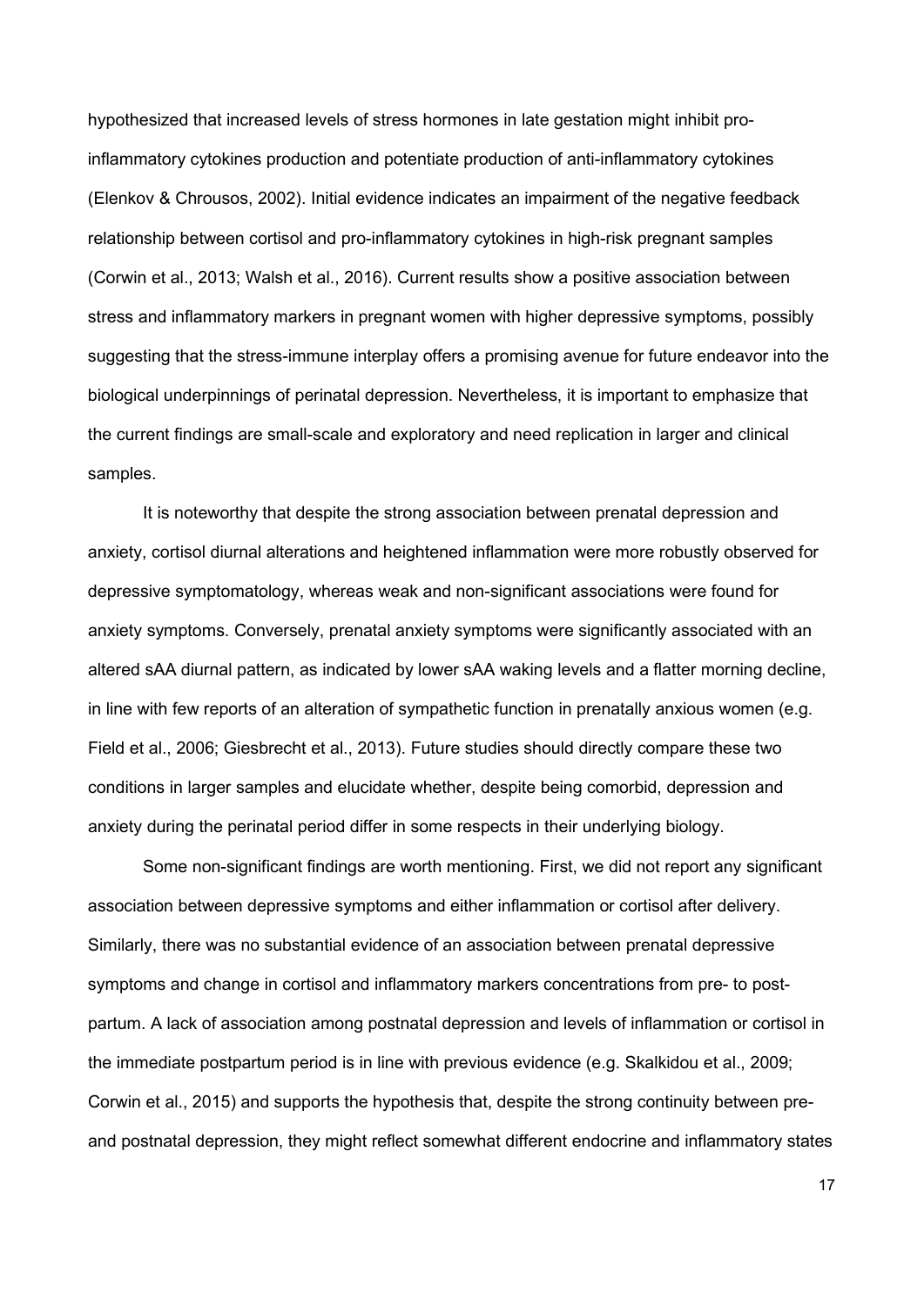(Kammerer et al., 2006). Alternatively, methodological issues might account for these null findings. First, the lack of associations in the postnatal period might be an issue of power, as the sample size at the postnatal phase was slightly decreased. Alternatively, the association between depressive symptoms and biomarkers levels during the first week after childbirth might be masked by the strong hormonal and inflammatory response to delivery. It is possible that, as the biological response to delivery normalizes, significant associations might emerge. Indeed, significant associations between diurnal cortisol levels and depression 2 weeks, but not 1 week (Corwin et al., 2015), 7 weeks (Taylor et al., 2009) and 6 months postpartum (De Rezende et al., 2016) have been observed. Similarly, Osborne and colleagues (2019) reported a greater decrease in IL-6 levels from late pregnancy to 6 weeks postpartum among women with higher prenatal depressive symptoms. Furthermore, a follow-up evaluation of depressive symptoms could reveal significant differences in levels of cortisol and inflammation after delivery in women who later developed postpartum depression. Consistently with this, Liu and colleagues (2016) reported higher CRP and IL-6 levels after delivery in women with postpartum depression 6 months later.

Lastly, in contrast with previous studies (e.g. Scrandis et al., 2008; Azar & Mercer, 2013), CRP levels were not related to depressive symptomatology. Although CRP is considered a nonspecific marker of systemic inflammation, evaluating "basal" CRP levels is challenging and it is not possible to rule out a wide range of factors influencing circulating levels (Du Clos and Mold, 2004), including acute infections (e.g. Rasmussen et al., 2018). Therefore, the lack of association between CRP and depression may be due to methodological issues. Alternatively, as null associations have been already reported (e.g. Cassidy-Bushrow et al. 2012; Catov et al., 2014), it remains plausible that IL-6, rather than CRP, is a more adequate biomarker for perinatal depression, driving the association between inflammation and depressive symptoms.

# *5 Limitations*

Some limitations of the present study are noteworthy. First, data are based on a relatively small community sample of middle-high SES healthy women and, as expected, self-reported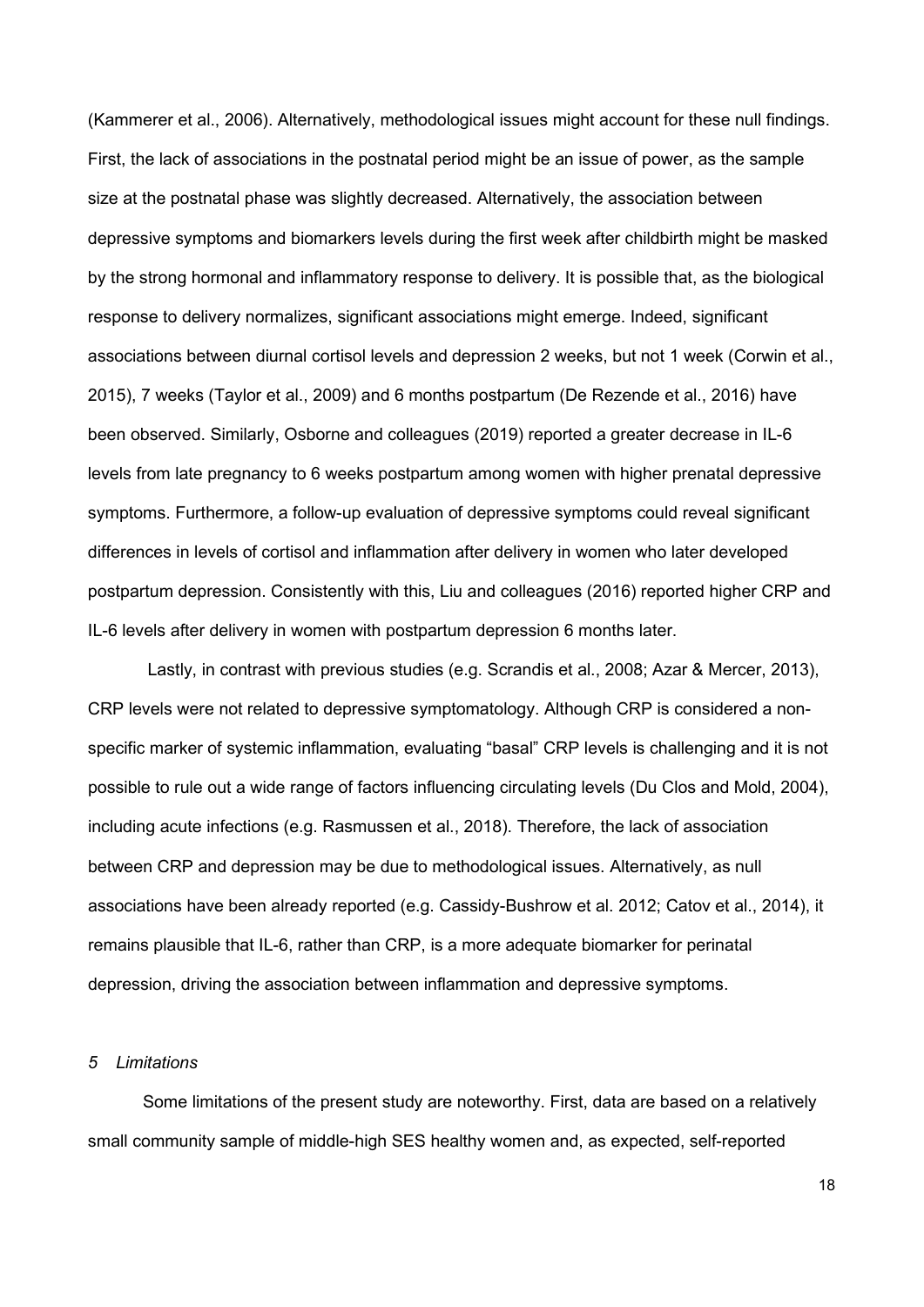depressive symptoms were relatively low, thus limiting generalizability to high psychosocial risk or clinical psychiatric populations. Second, data were collected only in late pregnancy and early puerperium. We cannot rule out that effects earlier in pregnancy or later postpartum may be different. Third, compliance with the saliva collection protocol was not objectively measured. Fourth, although several potential confounders were statistically controlled, we cannot rule out unmeasured confounds or third variables that might explain the observed associations, including genetic variants. Lastly, we did not evaluate sAA levels postpartum. While conclusions that can be drawn from the current study are to be regarded as preliminary and require replication in different and larger cohorts, the current study leads the way to future research adopting a multi-systems approach to the investigation of perinatal depression.

# *6 Conclusions*

The current study adds to the growing literature suggesting a dysregulation of the HPA-axis and IRS in prenatal depression and emphasizes the need for an integrated multi-systems approach to the understanding of the biological underpinnings of perinatal depression. Confirming our findings in larger samples may help to identify early biomarkers and treatment targets for perinatal depression, which is now one of the most compelling issue in maternal-child health worldwide.

#### *Acknowledgments:*

The authors wish to thank all the families and children who participated in this study. We are extremely grateful to Dr. Stefano Norchi and Dr. Daniele Merazzi from Ospedale Valduce di Como, Dr. Rinaldo Zanini from Ospedale Mandic di Merate and Dr. Alberto Zanini from Ospedale Fatebenefratelli di Erba, as well as to all the midwives and nurses from the hospitals involved for their help in recruitment and data collection. The assistance of Nadia Dottori, Enrita Pozzi, Marco Redaelli and Marta Calcinati in data collection is gratefully acknowledged.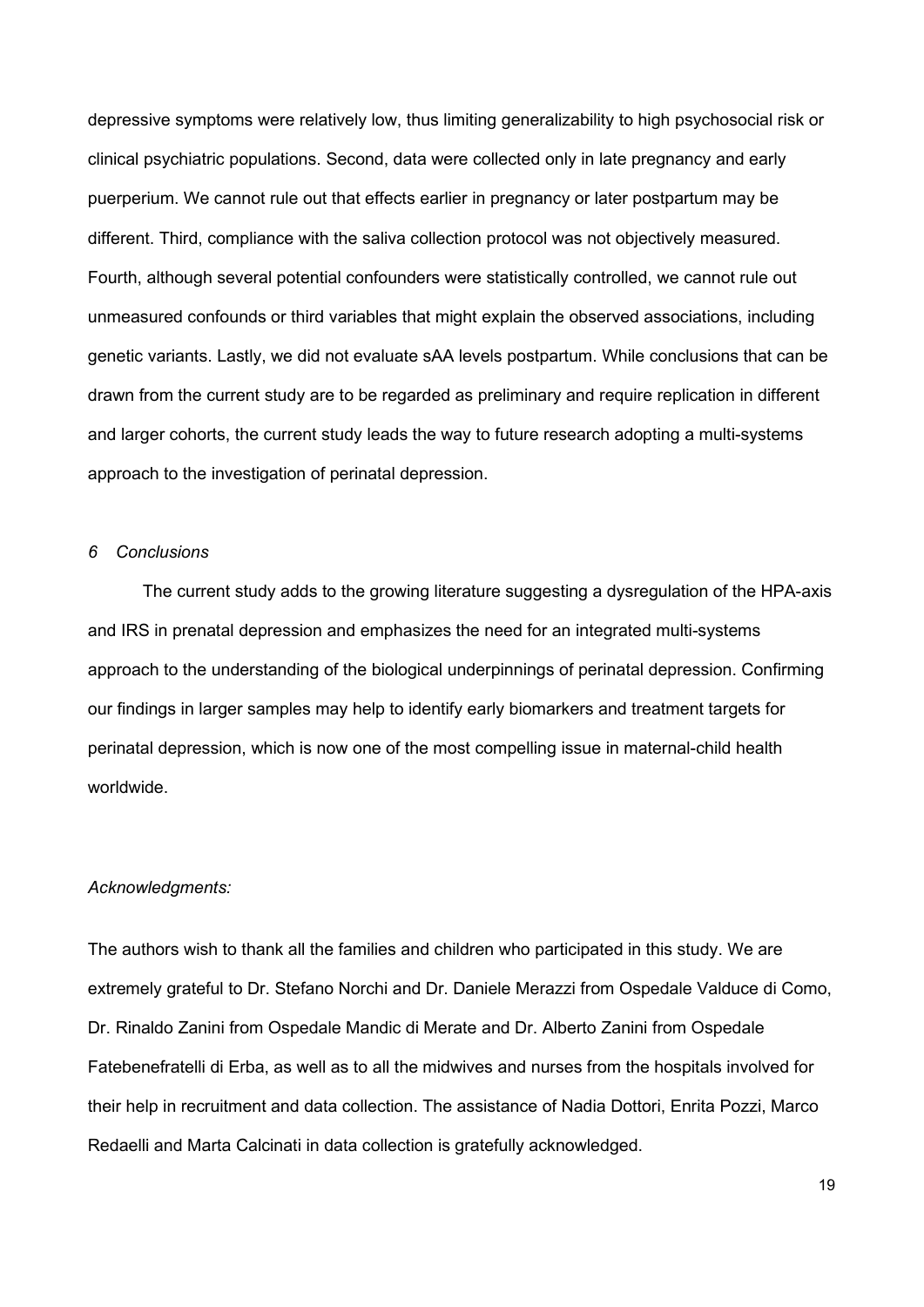# *Funding sources:*

This work was supported by a PhD studentship provided by the Stanley Thomas Johnson Foundation awarded to Sarah Nazzari [grant number: 4461]. Funding was also received by Fondazione Banca del Monte di Lombardia and Soroptimist Club di Lecco, Italy.

## *Conflict of interest*: none

# *Ethical standards:*

The authors assert that all procedures contributing to this work comply with the ethical standards of the relevant national and institutional committees on human experimentation and with the Helsinki Declaration of 1975, as revised in 2008.

### *References*

- Adam, E. K., Quinn, M. E., Tavernier, R., McQuillan, M. T., Dahlke, K. A., & Gilbert, K. E. (2017). Diurnal cortisol slopes and mental and physical health outcomes: A systematic review and meta-analysis. Psychoneuroendocrinology, 83, 25-41. https://doi.org/10.1016/j.psyneuen.2017.05.018
- Allolio, B., Hoffmann, J., Linton, E., Winkelmann, W., Kusche, M., Schulte, H.M., 1990. Diurnal salivary cortisol patterns during pregnancy and after delivery: relationship to plasma corticotrophin-releasing-hormone. Clin. Endocrinol. (Oxf). 33, 279–89. https://doi.org/10.1111/j.1365-2265.1990.tb00492.x
- Azar, R., Mercer, D., 2013. Mild depressive symptoms are associated with elevated C-reactive protein and proinflammatory cytokine levels during early to midgestation: a prospective pilot study. J. Womens. Health (Larchmt). 22, 385–9. https://doi.org/10.1089/jwh.2012.3785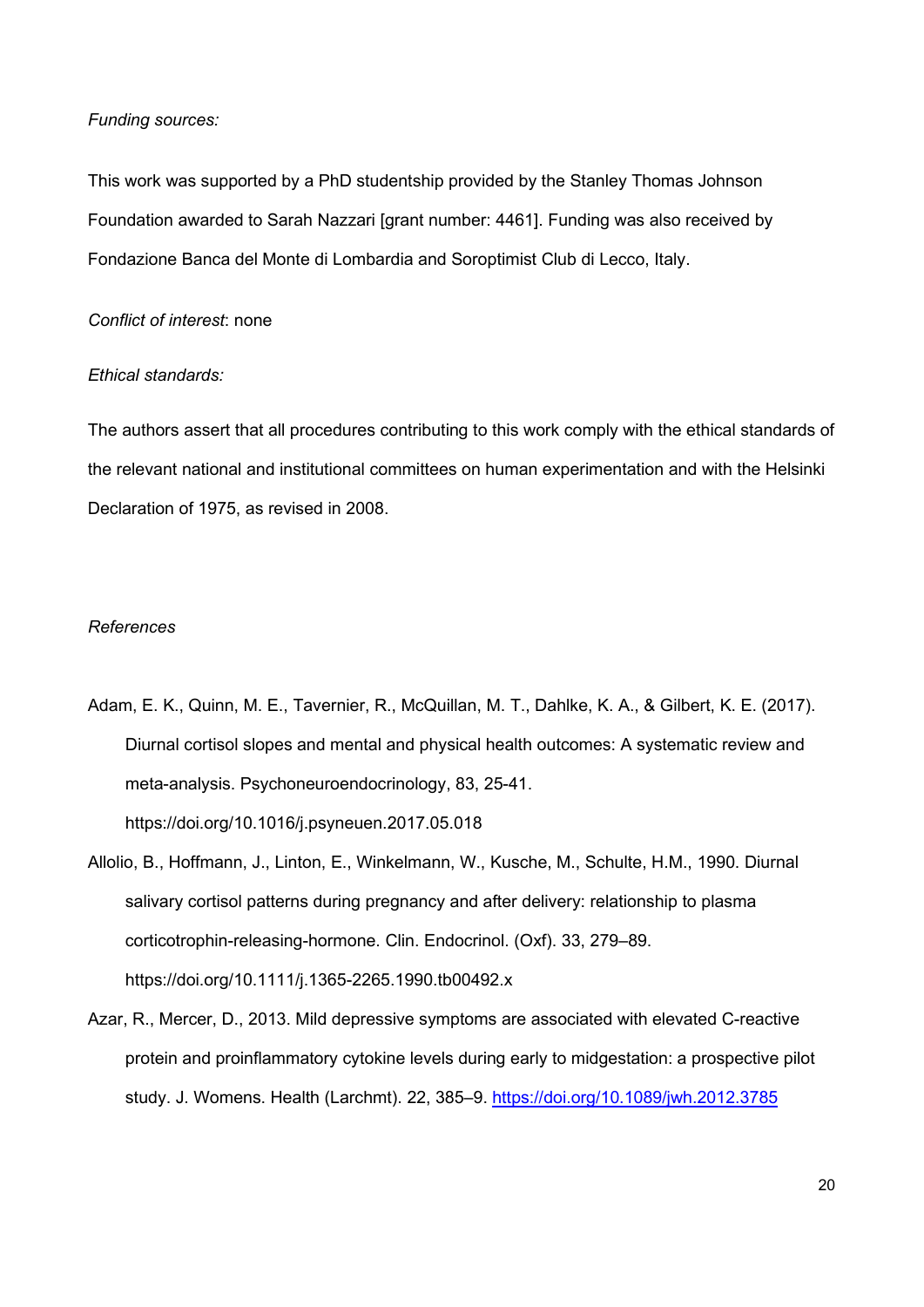- Balsamo, M., Romanelli, R., Innamorati, M., Ciccarese, G., Carlucci, L., & Saggino, A. (2013). The state-trait anxiety inventory: shadows and lights on its construct validity. *Journal of Psychopathology and Behavioral Assessment*, *35*(4), 475-486.
- Barnes, J., Mondelli, V., Pariante, C.M., 2017. Genetic Contributions of Inflammation to Depression. Neuropsychopharmacology 42, 81–98. https://doi.org/10.1038/npp.2016.169
- Benvenuti, P., Ferrara, M., Niccolai, C., Valoriani, V., Cox, J.L., 1999. The Edinburgh Postnatal Depression Scale: validation for an Italian sample. J. Affect. Disord. 53, 137–141. https://doi.org/10.1016/S0165-0327(98)00102-5
- Blackmore, E.R., Groth, S.W., Chen, D.G.D., Gilchrist, M. a, O'Connor, T.G., Moynihan, J. a, 2014. Depressive symptoms and proinflammatory cytokines across the perinatal period in African American women. J. Psychosom. Obstet. Gynaecol. 35, 8–15. https://doi.org/10.3109/0167482X.2013.868879
- Braithwaite, E.C., Ramchandani, P.G., Lane, T.A., Murphy, S.E., 2015. Symptoms of prenatal depression are associated with raised salivary alpha-amylase levels. Psychoneuroendocrinology 60, 163–172. https://doi.org/10.1016/j.psyneuen.2015.06.013
- Buglione-Corbett, R., Deligiannidis, K.M., Leung, K., Zhang, N., Lee, M., Rosal, M.C., Moore Simas, T.A., 2018. Expression of inflammatory markers in women with perinatal depressive symptoms. Arch. Womens. Ment. Health 21, 671–679. https://doi.org/10.1007/s00737-018- 0834-1
- Cassidy-Bushrow, A.E., Peters, R.M., Johnson, D.A., Templin, T.N., 2012. Association of depressive symptoms with inflammatory biomarkers among pregnant African-American women. J. Reprod. Immunol. 94, 202–209. https://doi.org/10.1016/j.jri.2012.01.007
- Catov, J.M., Flint, M., Lee, M.J., Roberts, J.M., Abatemarco, D.J., 2014. The Relationship Between Race, Inflammation and Psychosocial Factors Among Pregnant Women. Matern. Child Health J. 19, 401–409. https://doi.org/10.1007/s10995-014-1522-z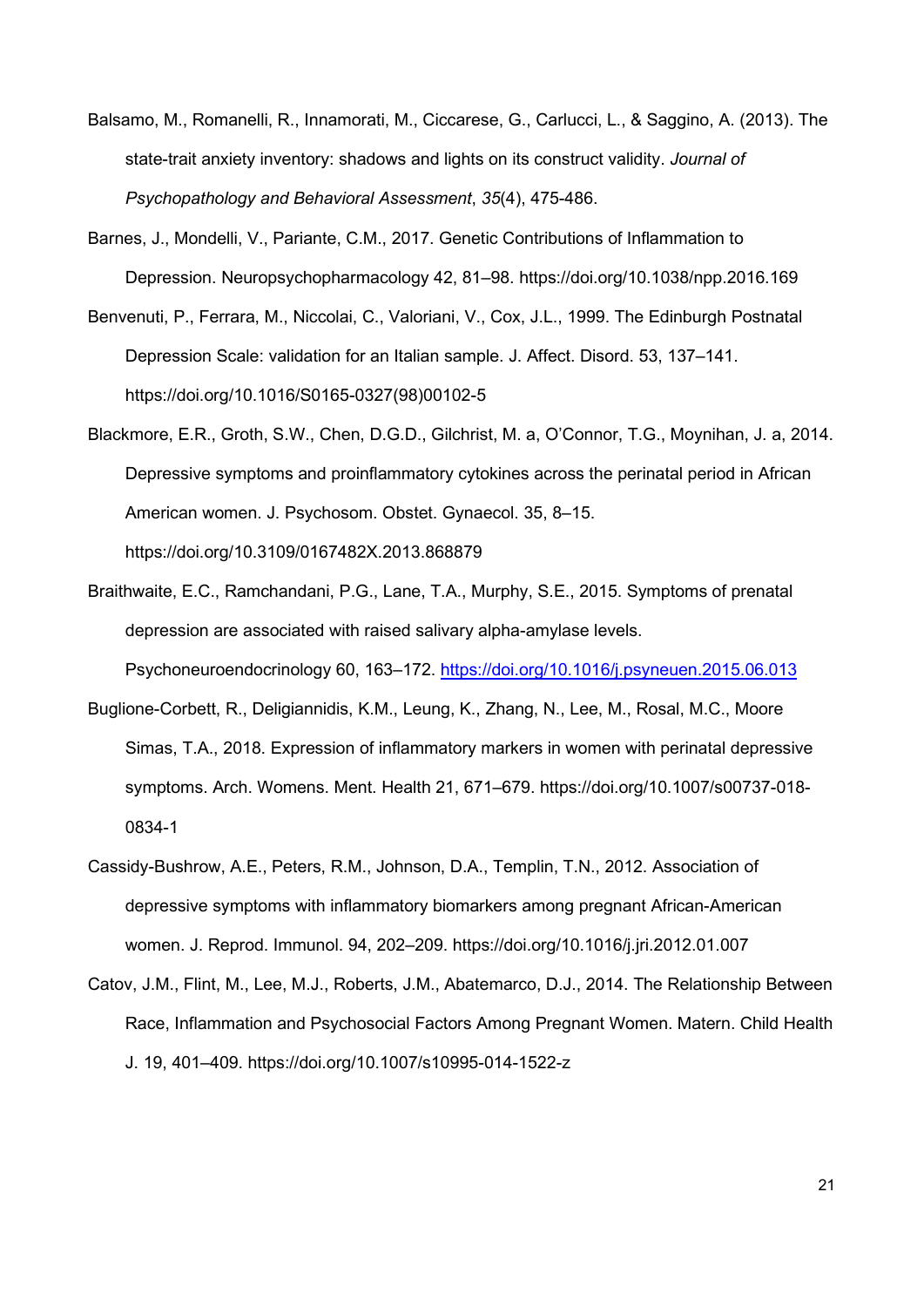- Cheng, C.-Y., Pickler, R.H., 2010. Maternal psychological well-being and salivary cortisol in late pregnancy and early post-partum. Stress Heal. J. Int. Soc. Investig. Stress 26, 215–224. https://doi.org/10.1002/smi.1285
- Christian, L.M., Franco, A., Glaser, R., Iams, J.D., 2009. Depressive symptoms are associated with elevated serum proinflammatory cytokines among pregnant women. Brain. Behav. Immun. 23, 750–754. https://doi.org/10.1016/j.bbi.2009.02.012
- Corwin, E.J., Guo, Y., Pajer, K., Lowe, N., McCarthy, D., Schmiege, S., Weber, M., Pace, T., Stafford, B., 2013. Immune dysregulation and glucocorticoid resistance in minority and low income pregnant women. Psychoneuroendocrinology 38, 1786–1796. https://doi.org/10.1016/j.psyneuen.2013.02.015
- Corwin, E.J., Pajer, K., Paul, S., Lowe, N., Weber, M., Mccarthy, D.O., 2015. Bidirectional Psychoneuroimmune Interactions in the Early Postpartum Period Influence Risk of Postpartum Depression. Brain. Behav. Immun. 49, 86–93. https://doi.org/10.1016/j.bbi.2015.04.012.
- Cox, J.L., Holden, J.M., Sagovsky, R., 1987. Detection of postnatal depression . Development of the 10-item Edinburgh Postnatal Depression Scale Detection of Postnatal Depression Development of the 10-item Edinburgh Postnatal Depression Scale. Br J Psychiatry 150, 782–786. https://doi.org/10.1192/bjp.150.6.782
- De Rezende, M.G., Garcia-Leal, C., De Figueiredo, F.P., Cavalli, R.D.C., Spanghero, M.S., Barbieri, M.A., Bettiol, H., De Castro, M., Del-Ben, C.M., 2016. Altered functioning of the HPA axis in depressed postpartum women. J. Affect. Disord. 193, 249–256. https://doi.org/10.1016/j.jad.2015.12.065
- Dowlati, Y., Herrmann, N., Swardfager, W., Liu, H., Sham, L., Reim, E.K., Lanctôt, K.L., 2010. A Meta-Analysis of Cytokines in Major Depression. Biol. Psychiatry 67, 446–457. https://doi.org/10.1016/j.biopsych.2009.09.033
- Du Clos, T.W., Mold, C., 2004. C-reactive protein: an activator of innate immunity and a modulator of adaptive immunity. Immunol. Res. 30, 261–277. https://doi.org/10.1385/IR:30:3:261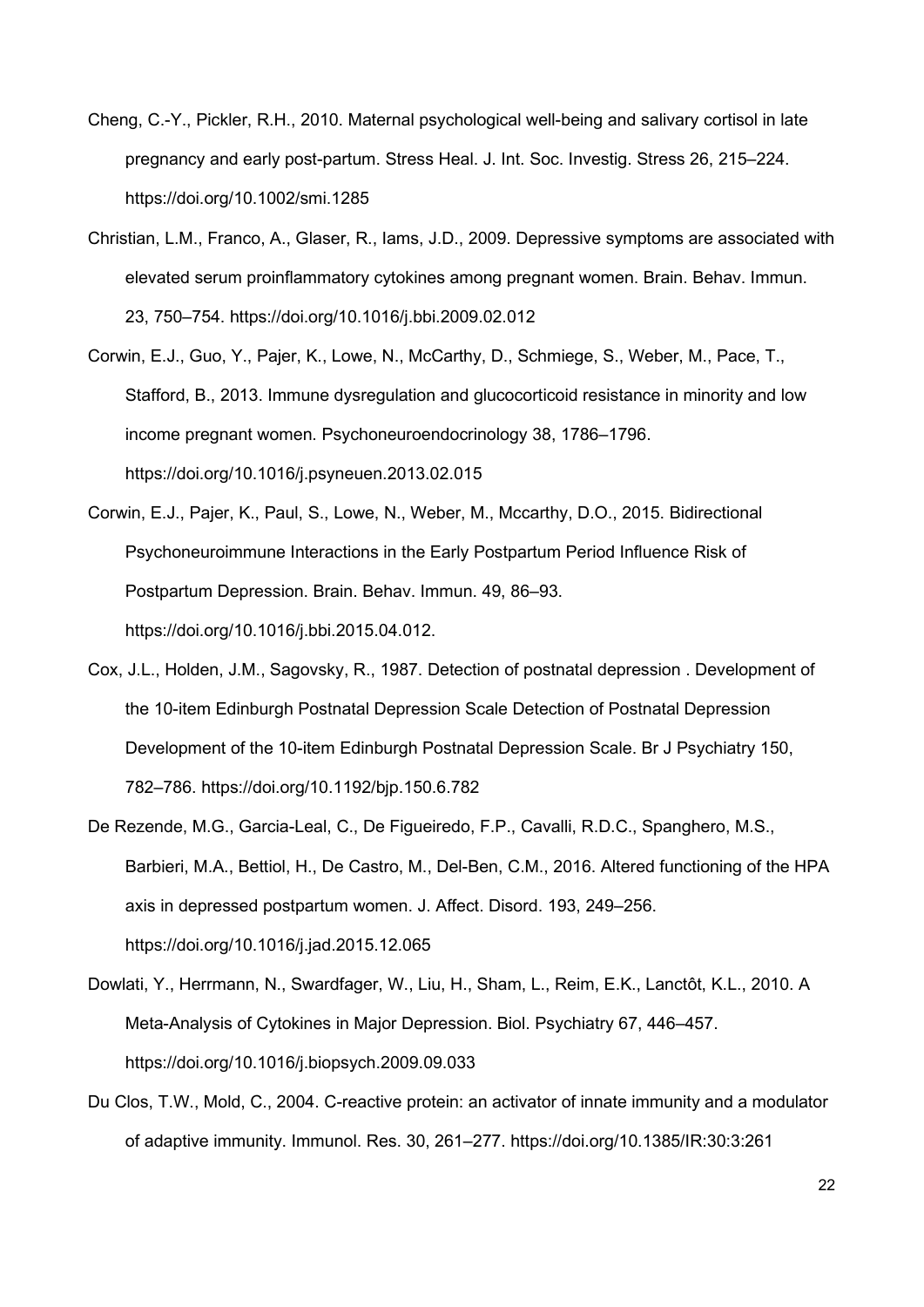- Elenkov, I.J., Chrousos, G.P., 2002. Stress hormones, proinflammatory and antiinflammatory cytokines, and autoimmunity. Ann. N. Y. Acad. Sci. 966, 290–303.
- Ernst, G.D.S.S., De Jonge, L.L., Hofman, A., Lindemans, J., Russcher, H., Steegers, E.A.P.P., Jaddoe, V.W.V. V, 2011. C-reactive protein levels in early pregnancy, fetal growth patterns, and the risk for neonatal complications: The Generation R Study. Am. J. Obstet. Gynecol. 205, 132.e1-132.e12. https://doi.org/10.1016/j.ajog.2011.03.049
- Falah-Hassani, K., Shiri, R., Dennis, C.L., 2017. The prevalence of antenatal and postnatal comorbid anxiety and depression: A meta-analysis. Psychol. Med. 47, 2041–2053. https://doi.org/10.1017/S0033291717000617
- Field, T., Hernandez-Reif, M., Diego, M., Schanberg, S., Kuhn, C., 2006. Stability of mood states and biochemistry across pregnancy. Infant Behav. Dev. 29, 262–267. https://doi.org/10.1016/j.infbeh.2005.12.009
- First, M., Spitzer, R., Gibbon, M., Williams, J., 2002. Structured Clinical Interview for DSM-IV-TR Axis I Disorders, Research Version, Patient Edition (SCID-I/P). New York Biometrics Res.
- Gentile, S., 2017. Untreated depression during pregnancy: Short- and long-term effects in offspring. A systematic review. Neuroscience 342, 154–166. https://doi.org/10.1016/j.neuroscience.2015.09.001
- Giesbrecht, G.F., Granger, D.A., Campbell, T., Kaplan, B., 2013. Salivary alpha-amylase during pregnancy: Diurnal course and associations with obstetric history, maternal demographics, and mood. Dev. Psychobiol. 55, 156–167. https://doi.org/10.1002/dev.21008
- Graham, A. M., Rasmussen, J. M., Rudolph, M. D., Heim, C. M., Gilmore, J. H., Styner, M., … Buss, C. (2017). Maternal Systemic Interleukin-6 During Pregnancy Is Associated With Newborn Amygdala Phenotypes and Subsequent Behavior at 2 Years of Age. Biological Psychiatry, 83(2), 109–119. https://doi.org/10.1016/j.biopsych.2017.05.027
- Gunnar, M., Quevedo, K., 2007. The Neurobiology of Stress and Development. Annu. Rev. Psychol. 58, 145–173. https://doi.org/10.1146/annurev.psych.58.110405.085605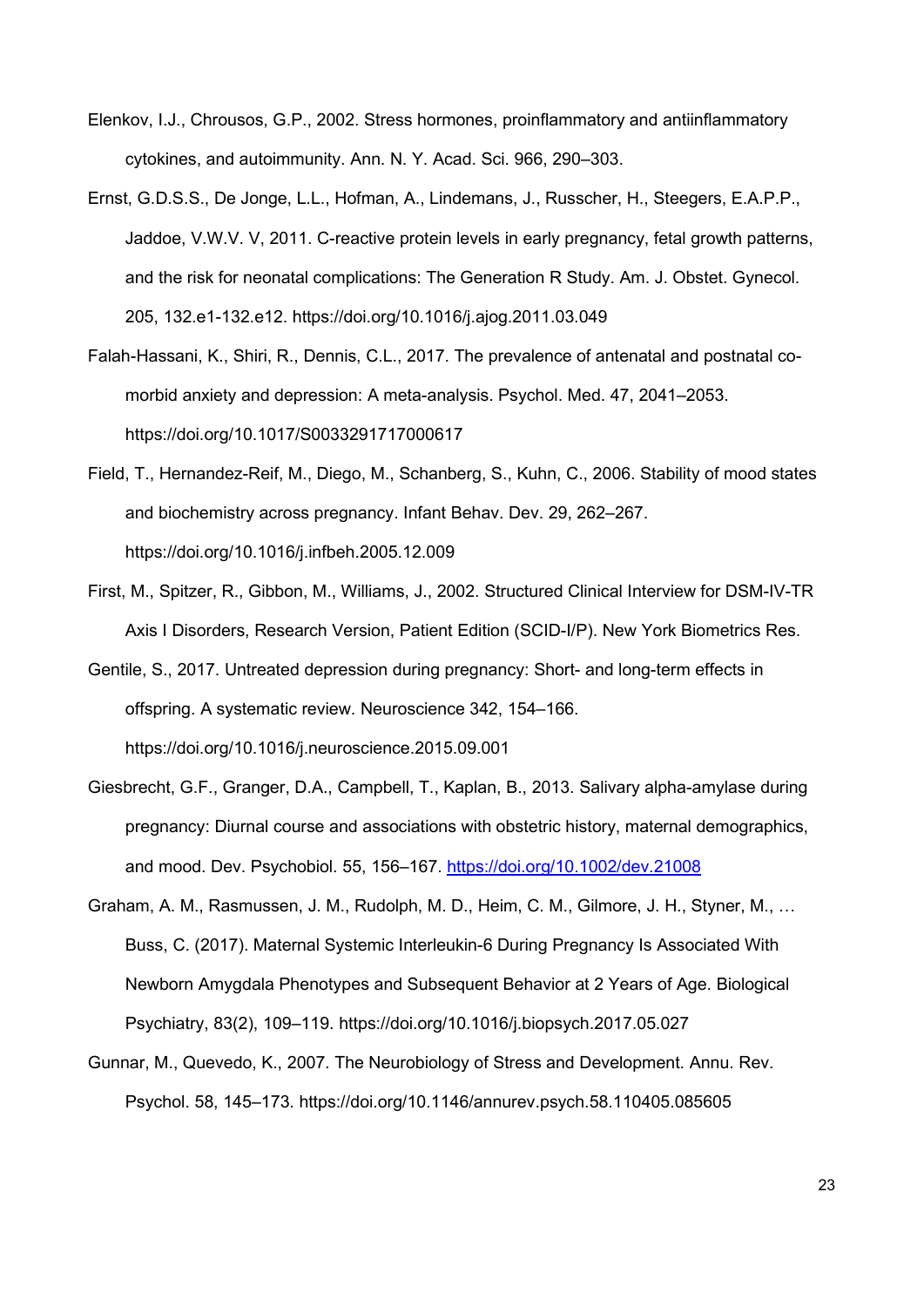- Haeri, S., Baker, A.M., Ruano, R., 2013. Do pregnant women with depression have a proinflammatory profile? J. Obstet. Gynaecol. Res. 39, 948–952. https://doi.org/10.1111/jog.12017
- Harville, E. W., Savitz, D. A., Dole, N., Herring, A. H., & Thorp, J. M. (2009). Stress questionnaires and stress biomarkers during pregnancy. Journal of Women's Health, 18(9), 1425-1433.
- Hellgren, C., Åkerud, H., Skalkidou, A., Sundström-Poromaa, I., 2013. Cortisol awakening response in late pregnancy in women with previous or ongoing depression. Psychoneuroendocrinology 38, 3150–3154. https://doi.org/10.1016/j.psyneuen.2013.08.007
- Heuvel, M.I. Van Den, Assen, M.A.L.M. Van, Glover, V., Claes, S., Bergh, B.R.H. Van Den, 2018. Associations between maternal psychological distress and salivary cortisol during pregnancy : A mixed-models approach. Psychoneuroendocrinology 96, 52–60. https://doi.org/10.1016/j.psyneuen.2018.06.005
- Hruschka, D.J., Kohrt, B.A., Worthman, C.M., 2005. Estimating between- and within-individual variation in cortisol levels using multilevel models. Psychoneuroendocrinology 30, 698–714. https://doi.org/10.1016/j.psyneuen.2005.03.002
- Irwin, M.R., Cole, S.W., 2013. Reciprocal regulation of the neural and innate immune systems 11, 625–632. https://doi.org/10.1038/nri3042.Reciprocal
- Kammerer, M., Adams, D., Castelberg Bv, B. von, Glover, V., 2002. Pregnant women become insensitive to cold stress. BMC Pregnancy Childbirth 2, 8. https://doi.org/10.1186/1471-2393- 2-8
- Kammerer, M., Taylor, A., Glover, V., 2006. The HPA axis and perinatal depression: A hypothesis. Arch. Womens. Ment. Health 9, 187–196. https://doi.org/10.1007/s00737-006-0131-2
- Kuhlman, K.R., Chiang, J.J., Horn, S., Bower, J.E., 2017. Developmental psychoneuroendocrine and psychoneuroimmune pathways from childhood adversity to disease. Neurosci. Biobehav. Rev. 80, 166–184. https://doi.org/10.1016/j.neubiorev.2017.05.020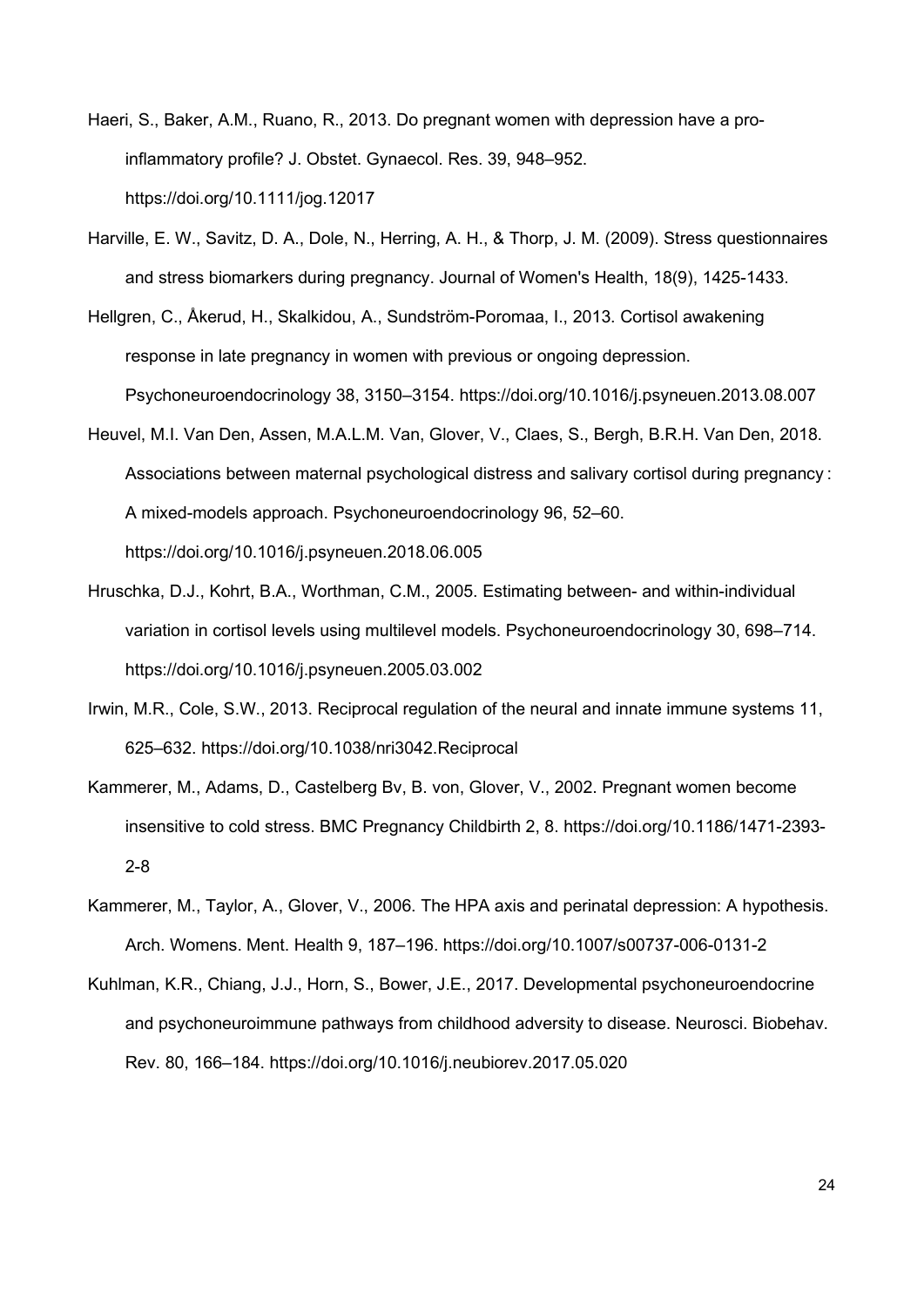- Liu, H., Zhang, Y., Gao, Y., Zhang, Z., 2016. Elevated levels of Hs-CRP and IL-6 after delivery are associated with depression during the 6 months post partum. Psychiatry Res. 243, 43–8. https://doi.org/10.1016/j.psychres.2016.02.022
- Miller, A.H., Raison, C.L., 2016. The role of inflammation in depression: from evolutionary imperative to modern treatment target. Nat. Rev. Immunol. 16, 22–34. https://doi.org/10.1038/nri.2015.5
- Nater, U.M., Rohleder, N., 2009. Salivary alpha-amylase as a non-invasive biomarker for the sympathetic nervous system: Current state of research. Psychoneuroendocrinology 34, 486– 496. https://doi.org/10.1016/j.psyneuen.2009.01.014
- Nazzari, S., Fearon, P., Rice, F., Dottori, N., Ciceri, F., Molteni, M., Frigerio, A., 2019. Beyond the HPA-axis: Exploring maternal prenatal influences on birth outcomes and stress reactivity. Psychoneuroendocrinology 101, 253–262. https://doi.org/10.1016/j.psyneuen.2018.11.018.
- Nazzari S, Fearon P, Rice F, Ciceri F, Molteni M, & Frigerio A. (in press). Neuroendocrine and immune markers of maternal stress during pregnancy and infant cognitive development. Developmental Psychobiology.
- Nazzari, S. & Frigerio, A. 2020. The programming role of maternal antenatal inflammation on infants' early neurodevelopment: A review of human studies: Special Section on "Translational and Neuroscience Studies in Affective Disorders". Journal of Affective Disorders, 263, 739-746. https://doi.org/10.1016/j.jad.2019.10.010.
- Nierop, A., Bratsikas, A., Klinkenberg, A., Nater, U.M., Zimmermann, R., Ehlert, U., 2006. Prolonged salivary cortisol recovery in second-trimester pregnant women and attenuated salivary a-amylase responses to psychosocial stress in human pregnancy. J. Clin. Endocrinol. Metab. 91, 1329–1335. https://doi.org/10.1210/jc.2005-1816
- O'Connor, T.G., Tang, W., Gilchrist, M.A., Moynihan, J.A., Pressman, E.K., Blackmore, E.R., 2014. Diurnal cortisol patterns and psychiatric symptoms in pregnancy: Short-term longitudinal study. Biol. Psychol. 96, 35–41. https://doi.org/10.1016/j.biopsycho.2013.11.002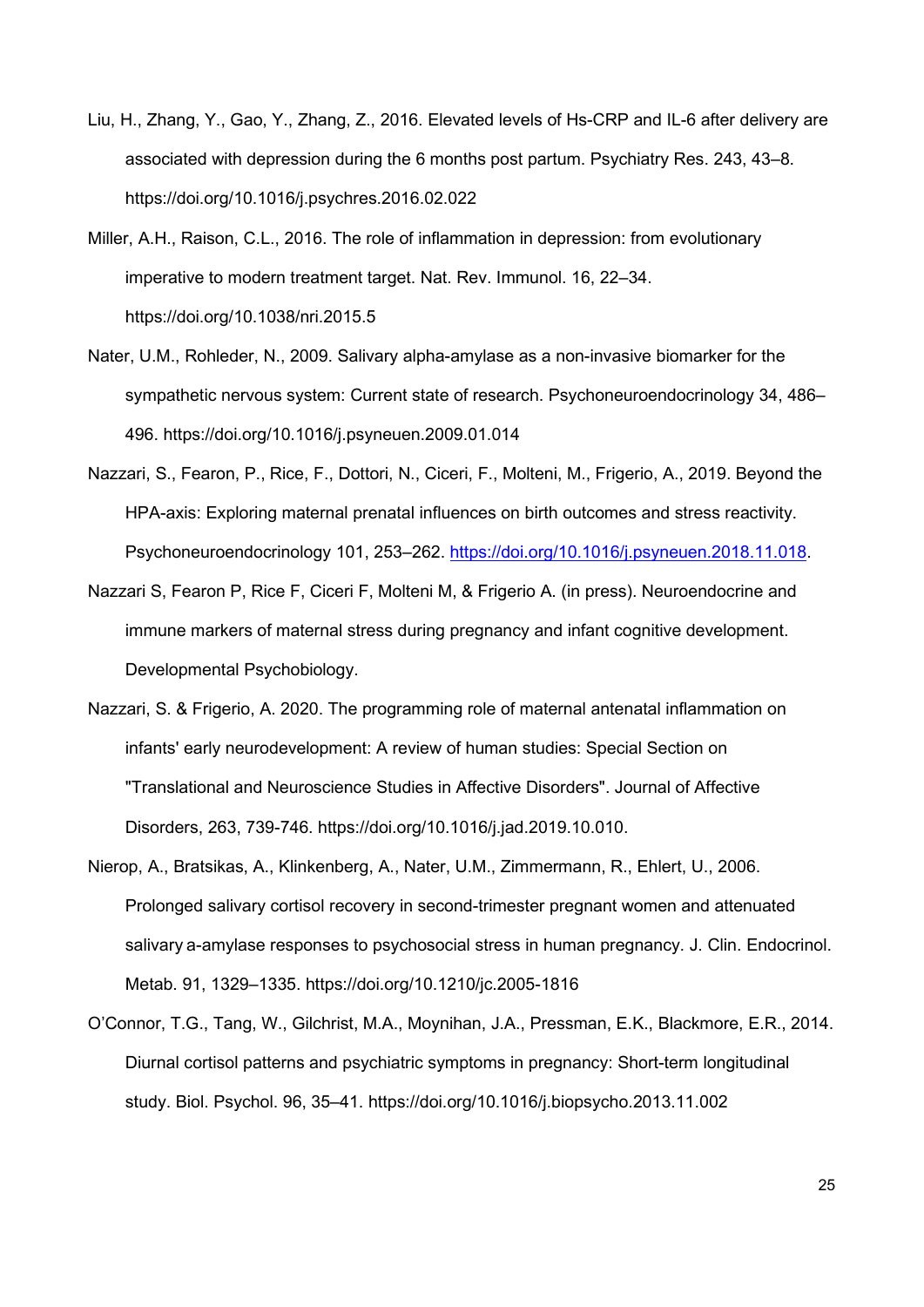- O'Keane, V., Lightman, S., Patrick, K., Marsh, M., Papadopoulos, A.S., Pawlby, S., Seneviratne, G., Taylor, A., Moore, R., 2011. Changes in the maternal hypothalamic-pituitary-adrenal axis during the early puerperium may be related to the postpartum "blues." J. Neuroendocrinol. 23, 1149–1155. https://doi.org/10.1111/j.1365-2826.2011.02139.x
- Orta, O.R., Gelaye, B., Bain, P.A., Williams, M.A., 2018. The association between maternal cortisol and depression during pregnancy, a systematic review. Arch. Womens. Ment. Health 21, 43– 53. https://doi.org/10.1007/s00737-017-0777-y
- Osborne, L.M., Monk, C., 2013. Perinatal depression-The fourth inflammatory morbidity of pregnancy?. Theory and literature review. Psychoneuroendocrinology 38, 1929–1952. https://doi.org/10.1016/j.psyneuen.2013.03.019
- Osborne, L.M., Yenokyan, G., Fei, K., Kraus, T., Moran, T., Monk, C., Sperling, R., 2019. Innate immune activation and depressive and anxious symptoms across the peripartum: An exploratory study. Psychoneuroendocrinology 99, 80–86. https://doi.org/10.1016/j.psyneuen.2018.08.038
- Osborne, S., Biaggi, A., Chua, T.E., Du Preez, A., Hazelgrove, K., Nikkheslat, N., Previti, G., Zunszain, P.A., Conroy, S., Pariante, C.M., 2018. Antenatal depression programs cortisol stress reactivity in offspring through increased maternal inflammation and cortisol in pregnancy: The Psychiatry Research and Motherhood - Depression (PRAM-D) Study. Psychoneuroendocrinology 98, 211–221. https://doi.org/10.1016/j.psyneuen.2018.06.017
- Pace, T.W.W., Hu, F., Miller, A.H., 2007. Cytokine-effects on glucocorticoid receptor function: Relevance to glucocorticoid resistance and the pathophysiology and treatment of major depression. Brain. Behav. Immun. 21, 9–19. https://doi.org/10.1016/j.bbi.2006.08.009
- Pariante, C.M., 2017. Why are depressed patients inflamed? A reflection on 20 years of research on depression, glucocorticoid resistance and inflammation. Eur. Neuropsychopharmacol. 27, 554–559. https://doi.org/10.1016/j.euroneuro.2017.04.001
- Pedrabissi, L., Santinello, M., 1989. Inventario per l'ansia di «Stato» e di «Tratto»: nuova versione italiana dello STAI Forma Y: Manuale. Firenze Organ. Spec. 44.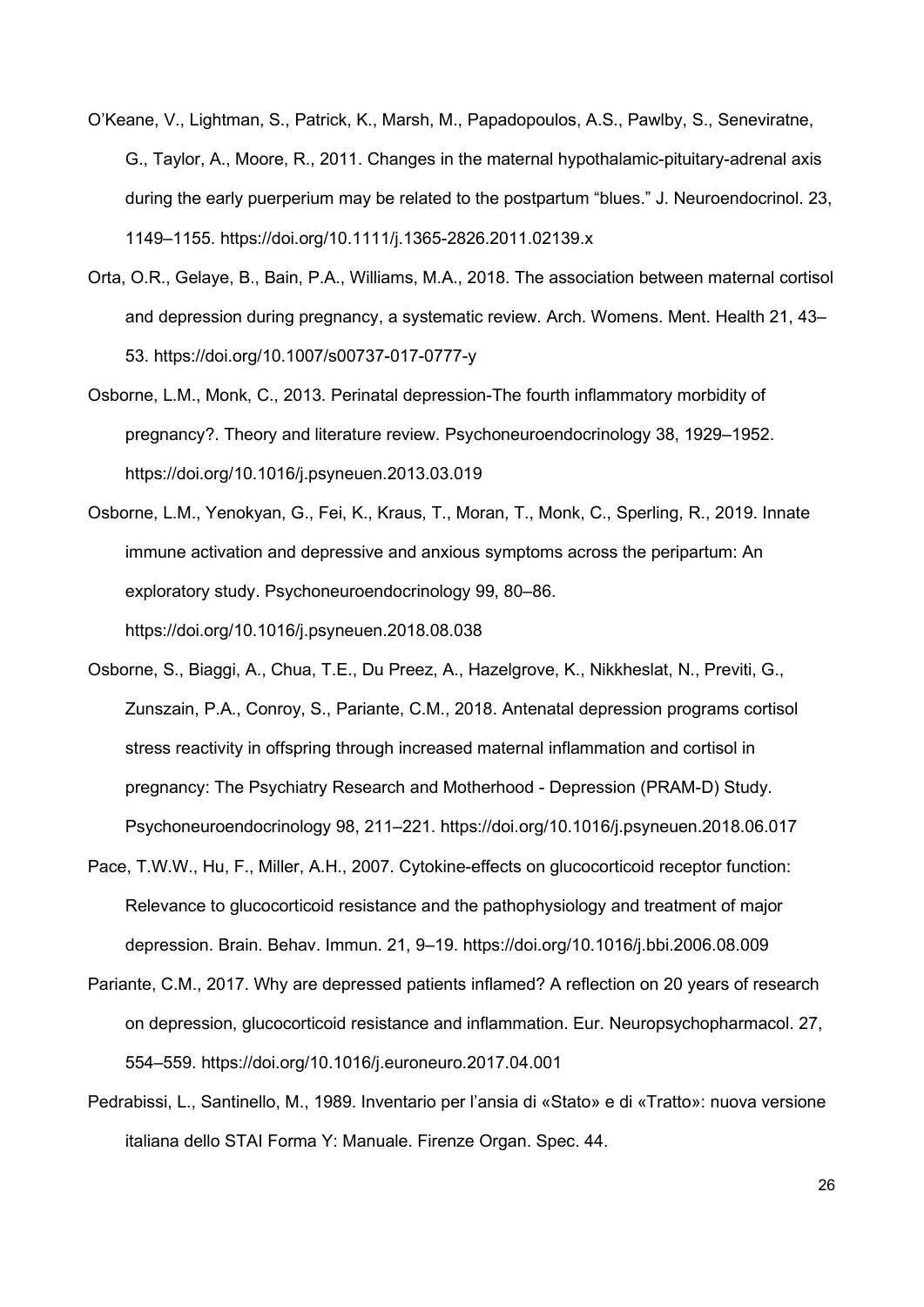- Pruessner, J.C., Kirschbaum, C., Meinlschmid, G., Hellhammer, D.H., 2003. Two formulas for computation of the area under the curve represent measures of total hormone concentration versus time-dependent change. Psychoneuroendocrinology 28, 916–931. https://doi.org/10.1016/S0306-4530(02)00108-7
- Raison, C.L., Miller, A.H., 2003. When not enough is too much: the role of insufficient glucocorticoid signaling in the pathophysiology of stress-related disorders. Am. J. Psychiatry 160, 1554–1565. https://doi.org/10.1176/appi.ajp.160.9.1554
- Rash, J.A., Campbell, T.S., Letourneau, N., Giesbrecht, G.F., 2015. Maternal cortisol during pregnancy is related to infant cardiac vagal control. Psychoneuroendocrinology 54, 78–89. https://doi.org/10.1016/j.psyneuen.2015.01.024
- Rasmussen, L.J.H., Moffitt, T.E., Eugen-Olsen, J., Belsky, D.W., Danese, A., Harrington, H., Houts, R.M., Poulton, R., Sugden, K., Williams, B., Caspi, A., 2018. Cumulative childhood risk is associated with a new measure of chronic inflammation in adulthood. J. Child Psychol. Psychiatry Allied Discip. https://doi.org/10.1111/jcpp.12928
- Rasmussen, J. M., Graham, A. M., Entringer, S., Gilmore, J. H., Styner, M., Fair, D. A., … Buss, C. (2019). Maternal Interleukin-6 concentration during pregnancy is associated with variation in frontolimbic white matter and cognitive development in early life. NeuroImage, 185, 825–835. https://doi.org/10.1016/j.neuroimage.2018.04.020
- Rudolph, M. D., Graham, A. M., Feczko, E., Miranda-Dominguez, O., Rasmussen, J. M., Nardos, R., ... & Fair, D. A. (2018). Maternal IL-6 during pregnancy can be estimated from newborn brain connectivity and predicts future working memory in offspring. *Nature neuroscience*, *21*(5), 765.
- Scheyer, K., Urizar, G.G., 2016. Altered stress patterns and increased risk for postpartum depression among low-income pregnant women. Arch. Womens. Ment. Health 19, 317–328. https://doi.org/10.1007/s00737-015-0563-7
- Scrandis, D.A., Langenberg, P., Tonelli, L.H., Sheikh, T.M., Manogura, A.C., Alberico, L. a, Hermanstyne, T., Fuchs, D., Mighty, H., Hasday, J.D., Boteva, K., Postolache, T.T., 2008.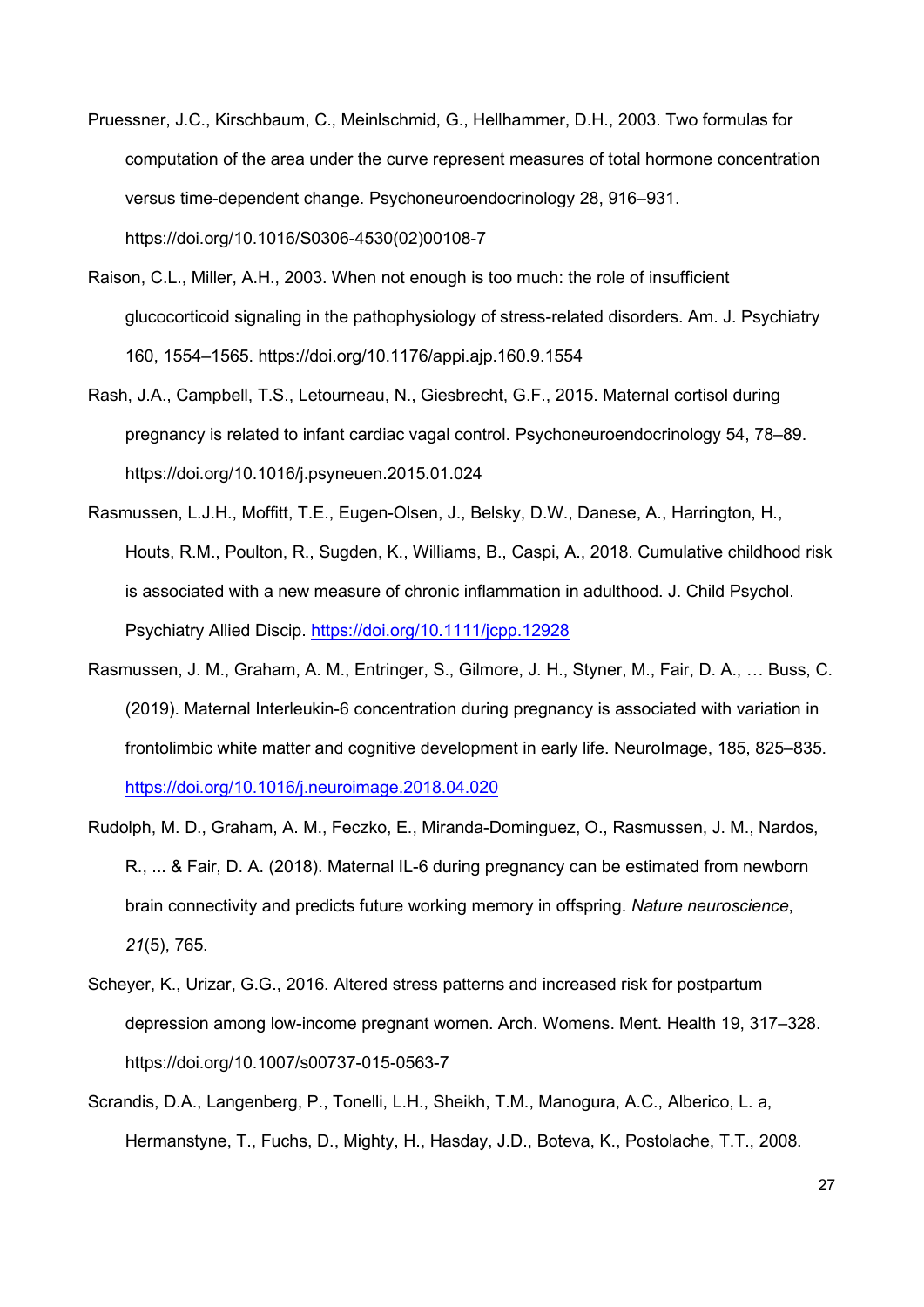Prepartum Depressive Symptoms Correlate Positively with C-Reactive Protein Levels and Negatively with Tryptophan Levels: A Preliminary Report. Int. J. Child Health Hum. Dev. 1, 167–174.

- Seth, S., Lewis, A.J., Galbally, M., 2016. Perinatal maternal depression and cortisol function in pregnancy and the postpartum period: a systematic literature review. BMC Pregnancy Childbirth. 16(1):124. https://doi.org/10.1186/s12884-016-0915-y
- Shea, A.K., Streiner, D.L., Fleming, A., Kamath, M. V., Broad, K., Steiner, M., 2007. The effect of depression, anxiety and early life trauma on the cortisol awakening response during pregnancy: Preliminary results. Psychoneuroendocrinology 32, 1013–1020. https://doi.org/10.1016/j.psyneuen.2007.07.006
- Shelton, M., Schminkey, D., Groer, M., 2015. Relationships Among Prenatal Depression, Plasma Cortisol, and Inflammatory Cytokines. Biol Res Nurs 17, 295–302. https://doi.org/10.1161/CIRCRESAHA.116.303790.The
- Skalkidou, A., Sylvén, S.M., Papadopoulos, F.C., Olovsson, M., Larsson, A., Sundström-Poromaa, I., 2009. Risk of postpartum depression in association with serum leptin and interleukin-6 levels at delivery: A nested case-control study within the UPPSAT cohort. Psychoneuroendocrinology 34, 1329–1337. https://doi.org/10.1016/j.psyneuen.2009.04.003
- Spielberger, C.D., Gorsuch, R.L., Lushene, R.E., Vagg, P.R., Jacobs, G.A., 1970. State-trait anxiety inventory. Palo Alto.
- Spijker, A.T., van Rossum, E.F.C., 2009. Glucocorticoid receptor polymorphisms in major depression. Focus on glucocorticoid sensitivity and neurocognitive functioning. Ann. N. Y. Acad. Sci. 1179, 199–215. https://doi.org/10.1111/j.1749-6632.2009.04985.x
- Suglia, S. F., Staudenmayer, J., Cohen, S., Enlow, M. B., Rich-Edwards, J. W., & Wright, R. J. (2010). Cumulative stress and cortisol disruption among Black and Hispanic pregnant women in an urban cohort. Psychological trauma: theory, research, practice, and policy, 2(4), 326.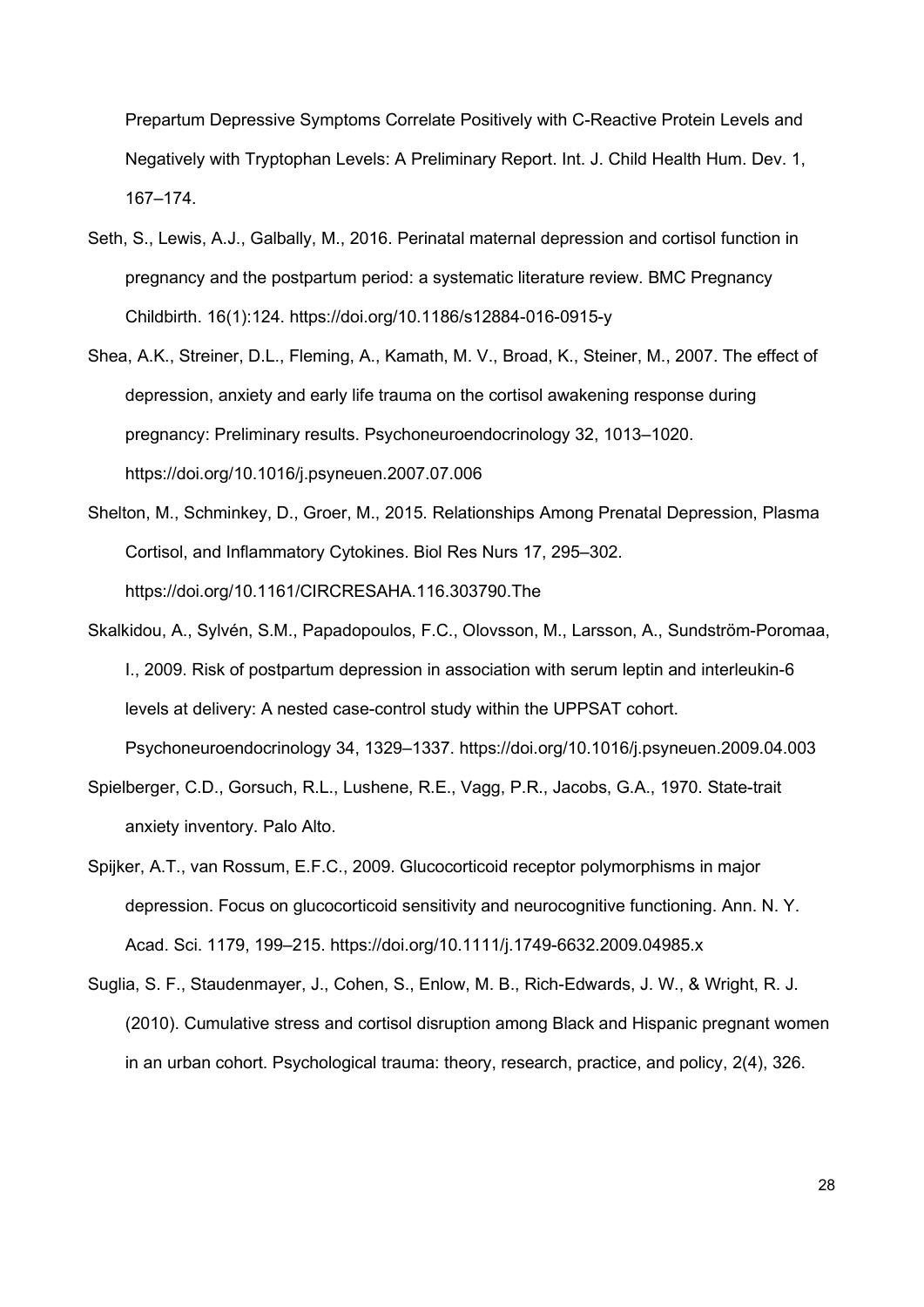- Taylor, A., Glover, V., Marks, M., Kammerer, M., 2009. Diurnal pattern of cortisol output in postnatal depression. Psychoneuroendocrinology 34, 1184–1188. https://doi.org/10.1016/j.psyneuen.2009.03.004
- Valkanova, V., Ebmeier, K.P., Allan, C.L., 2013. CRP, IL-6 and depression: A systematic review and meta-analysis of longitudinal studies. J. Affect. Disord. 150, 736–744. https://doi.org/10.1016/j.jad.2013.06.004
- Walsh, K., Basu, A., Werner, E., Lee, S., Feng, T., Osborne, L.M., Rainford, A., Gilchrist, M., Monk, C., 2016. Associations Among Child Abuse, Depression, and Interleukin-6 in Pregnant Adolescents. Psychosom. Med. 1. https://doi.org/10.1097/PSY.0000000000000344
- Woody, C.A., Ferrari, A.J., Siskind, D.J., Whiteford, H.A., Harris, M.G., 2017. A systematic review and meta-regression of the prevalence and incidence of perinatal depression. J. Affect. Disord. 219, 86–92. https://doi.org/10.1016/j.jad.2017.05.003
- Wray, N.R., Ripke, S., Mattheisen, M., Trzaskowski, M., Byrne, E.M., Abdellaoui, A., Adams, M.J., Agerbo, E., Air, T.M., Andlauer, T.M.F., 2018. Genome-wide association analyses identify 44 risk variants and refine the genetic architecture of major depression. Nat. Genet. 50, 668.
- Zijlmans, M.A.C., Riksen-Walraven, J.M., de Weerth, C., 2015. Associations between maternal prenatal cortisol concentrations and child outcomes: A systematic review. Neurosci. Biobehav. Rev. 53, 1–24. https://doi.org/10.1016/j.neubiorev.2015.02.015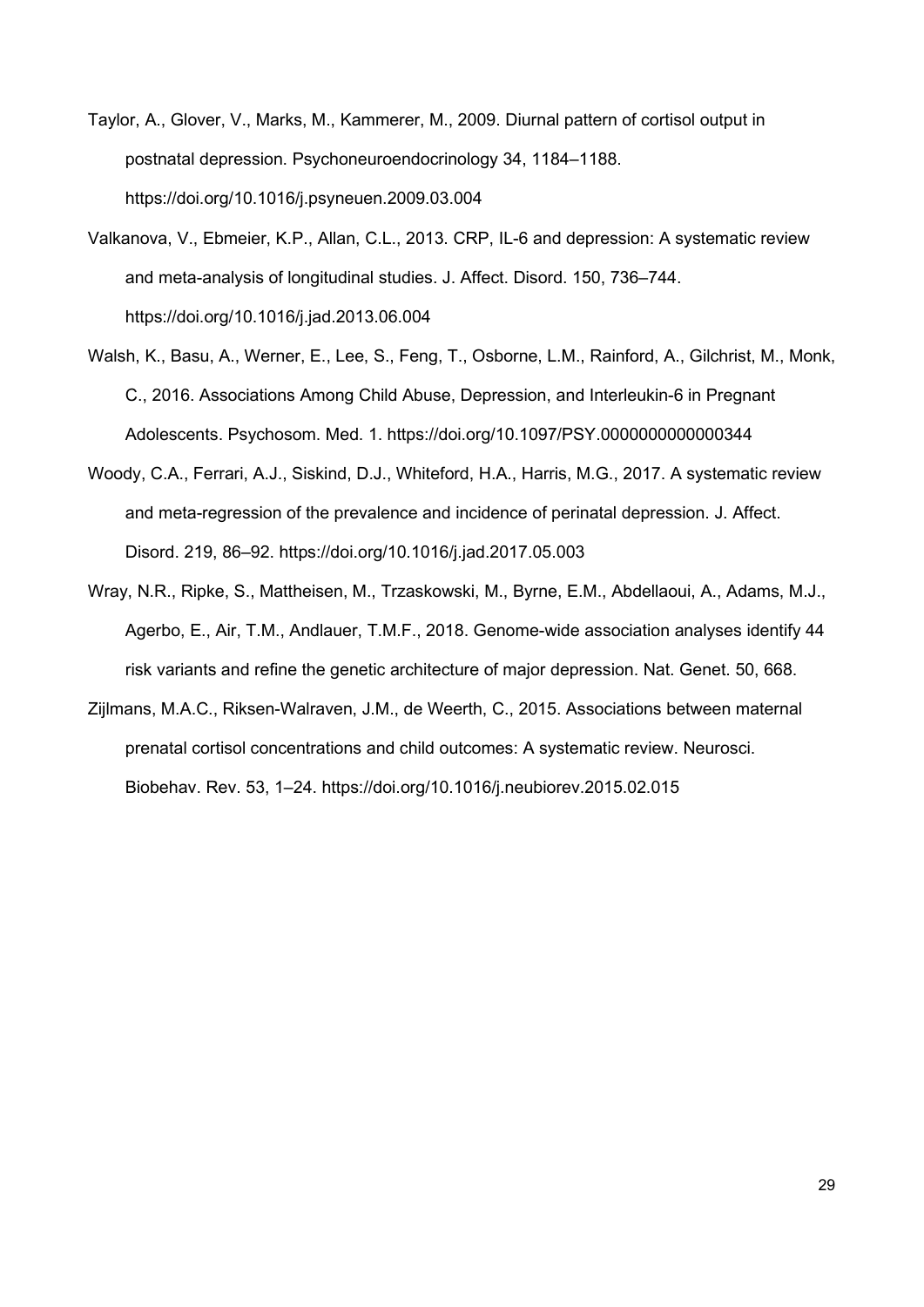| <b>Variables</b>                    | N (%) or Mean (SD) |
|-------------------------------------|--------------------|
| Age                                 | M=33.01, SD=3.85   |
| Education                           |                    |
| < 10 years                          | 11 (10.0%)         |
| > 10 years                          | 99 (90.0%)         |
| Family Socio-Economic Status (SES)* |                    |
| Low                                 | 5(4.5%)            |
| Middle                              | 46 (41.8%)         |
| High                                | 50 (48.2%)         |
| <b>Marital Status</b>               |                    |
| Married                             | 69 (62.7%)         |
| Cohabiting                          | 39 (35.5%)         |
| Divorced                            | $1(0.9\%)$         |
| Single                              | $1(0.9\%)$         |
| Parity                              |                    |
| Primiparous                         | 99 (90.0%)         |
| Multiparous                         | 11 (10.0%)         |
| Baby's gender                       |                    |
| Male                                | 57 (51.8%)         |
| Female                              | 53 (48.2%)         |
| Pre-pregnancy Body Mass Index (BMI) | 22.00(0.4)         |
| <b>Actual BMI</b>                   | 25.00(0.4)         |

Table 1 – Description of the study population (N=110)

\* Percentages for Family SES do not add to100% due to missing values.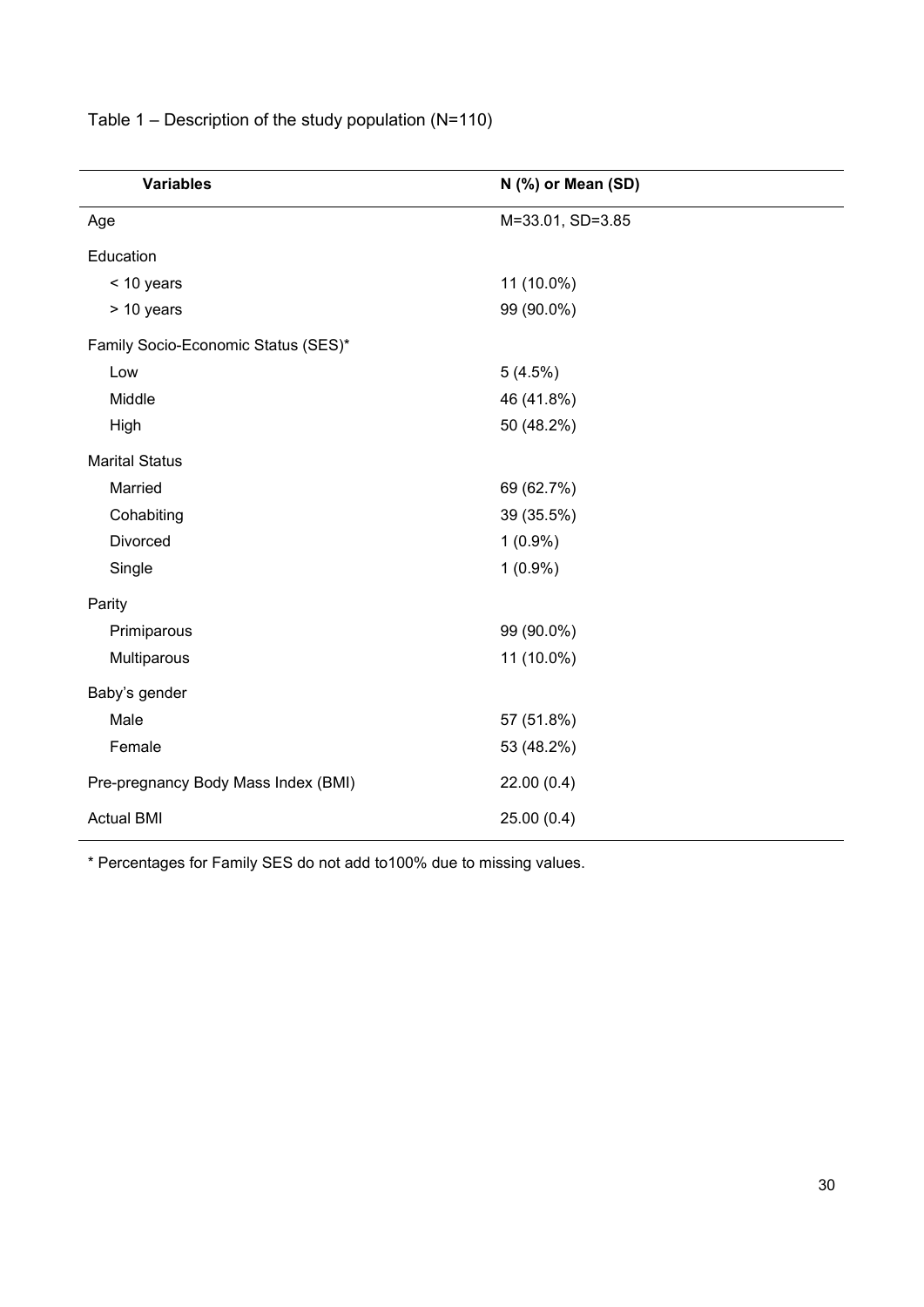|                  |         | Pregnancy |                 | Delivery |           |                 |  |  |
|------------------|---------|-----------|-----------------|----------|-----------|-----------------|--|--|
|                  | Mean    | <b>SD</b> | Range           | Mean     | <b>SD</b> | Range           |  |  |
| Cortisol (µg/dl) |         |           |                 |          |           |                 |  |  |
| Waking           | 0.38    | 0.13      | $0.13 - 0.83$   | 0.43     | 0.18      | $0.02 - 0.97$   |  |  |
| Waking +30'      | 0.50    | 0.15      | $0.10 - 0.91$   | 0.57     | 0.25      | $0.03 - 1.60$   |  |  |
| <b>Bedtime</b>   | 0.18    | 0.06      | $0.01 - 0.41$   | 0.20     | 0.09      | $0.03 - 0.45$   |  |  |
| sAA (U/ml)       |         |           |                 |          |           |                 |  |  |
| Waking           | 68.68   | 63.75     | 3.00-463.84     |          | --        |                 |  |  |
| Waking +30'      | 47.60   | 37.97     | 2.80-190.10     |          |           |                 |  |  |
| <b>Bedtime</b>   | 97.17   | 79.58     | 3.28-562.71     |          | --        | --              |  |  |
| CRP (ng/ml)      | 3786.74 | 2772.98   | 480.04-11244.10 | 11660.28 | 3541.09   | 6981.27-18156.9 |  |  |
| $IL-6$ (pg/ml)   | 1.67    | 1.02      | $0.48 - 6.47$   | 7.02     | 2.86      | 1.68-12.62      |  |  |
| <b>EPDS</b>      | 5.37    | 4.41      | $0 - 19$        | 5.53     | 4.77      | $0 - 28$        |  |  |
| STAI-S           | 35.14   | 8.87      | $21 - 71$       | 34.49    | 9.64      | 20-64           |  |  |

Table 2 - Descriptive statistics for study variables during pregnancy and after delivery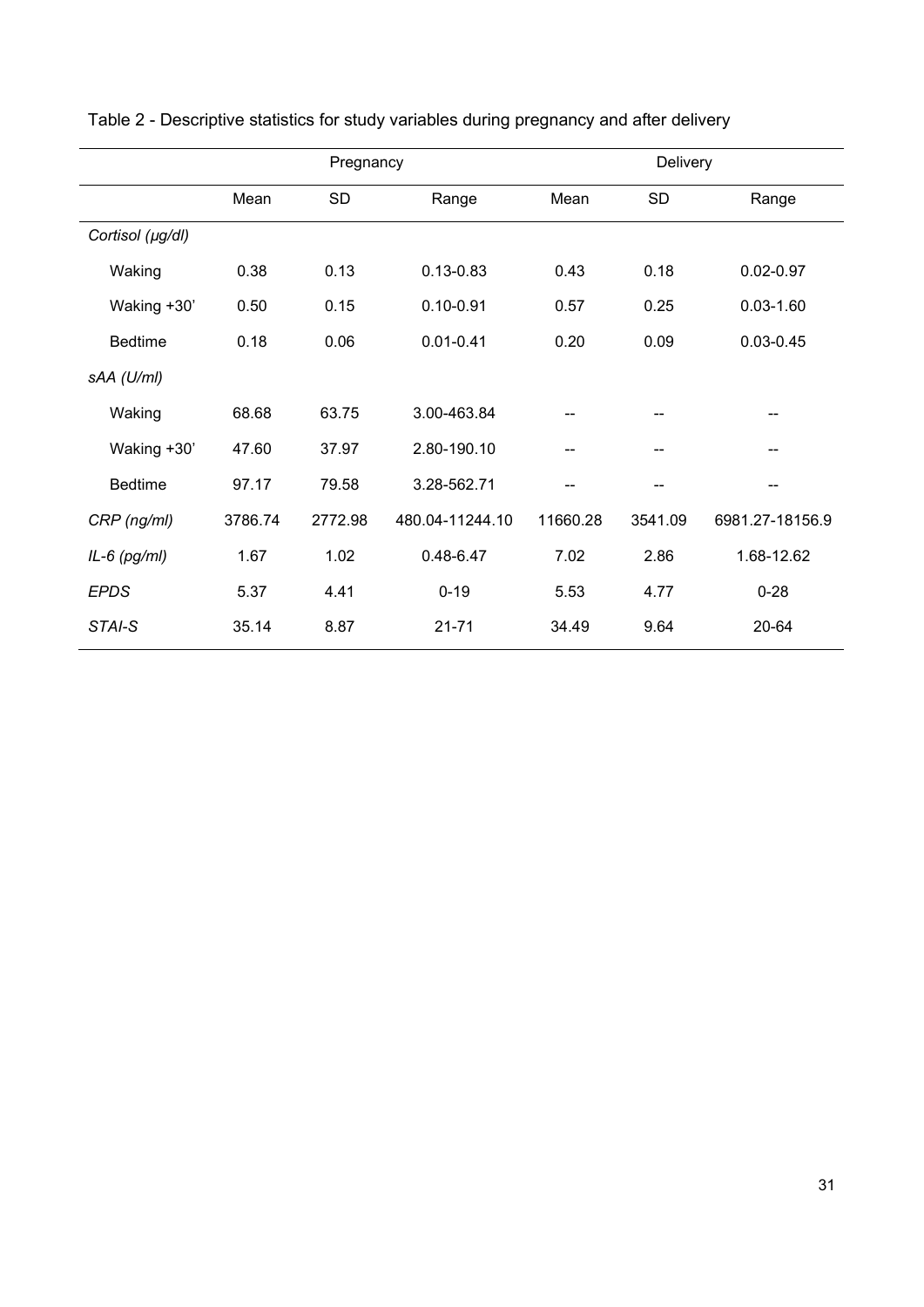| <b>Prenatal cortisol</b> | Model 1  |           | <b>Model 2</b> |          | <b>Prenatal SAA</b> | Model 1 |                       | Model 2  |           |        |          |           |         |
|--------------------------|----------|-----------|----------------|----------|---------------------|---------|-----------------------|----------|-----------|--------|----------|-----------|---------|
|                          | Estimate | <b>SE</b> | p              | Estimate | <b>SE</b>           | p       |                       | Estimate | <b>SE</b> | p      | Estimate | <b>SE</b> | p       |
| <b>Fixed effects</b>     |          |           |                |          |                     |         | <b>Fixed effects</b>  |          |           |        |          |           |         |
| Intercept                | 0.329    | 0.008     | < .001         | 0.327    | 0.008               | < .001  | Intercept             | 3.731    | 0.079     | < .001 | 3.731    | 0.079     | < .001  |
| Morning                  | 0.086    | 0.010     | < .001         | 0.092    | 0.024               | < .001  | Morning               | $-0.242$ | 0.052     | < 0.01 | $-0.241$ | 0.051     | < 0.001 |
| Afternoon                | $-0.152$ | 0.007     | < .001         | $-0.188$ | 0.017               | < .001  | Afternoon             | 0.460    | 0.066     | < .001 | 0.461    | 0.066     | < .001  |
| Fetal sex                | $-0.029$ | 0.010     | 0.005          | $-0.026$ | 0.010               | 0.009   | Sampling day          | 0.140    | 0.042     | 0.002  | 0.140    | 0.042     | 0.002   |
| <b>EPDS</b>              |          |           |                | $-0.026$ | 0.008               | 0.002   | <b>EPDS</b>           |          |           |        | $-0.126$ | 0.104     | 0.223   |
| <b>EPDS X Morning</b>    |          |           |                | $-0.004$ | 0.014               | 0.778   | <b>EPDS X Morning</b> |          |           |        | 0.128    | 0.069     | 0.065   |
| EPDS X Afternoon         |          |           |                | 0.022    | 0.009               | 0.019   | EPDS X Afternoon      |          |           |        | 0.083    | 0.090     | 0.354   |
| Random effects           |          |           |                |          |                     |         | Random effects        |          |           |        |          |           |         |
| Level 3 (individual)     |          |           |                |          |                     |         | Level 3 (individual)  |          |           |        |          |           |         |
| Intercept variance       | 0.002    | 0.001     | < .001         | 0.002    | 0.001               | < .001  | Intercept variance    | 0.498    | 0.077     | < .001 | 0.497    | 0.077     | < .001  |
| Morning slope            | 0.005    | 0.001     | < .001         | 0.005    | 0.001               | < .001  | Afternoon slope       | 0.193    | 0.058     | < .001 | 0.194    | 0.057     | < .001  |
| variance                 |          |           |                |          |                     |         | variance              |          |           |        |          |           |         |
| Intercept/morning        | 0.000    | 0.001     | 0.668          | 0.000    | 0.001               | 0.871   | Intercept/afternoon   | $-0.127$ | 0.050     | 0.011  | $-0.127$ | 0.050     | 0.011   |
| slope covariance         |          |           |                |          |                     |         | slope covariance      |          |           |        |          |           |         |
| Level 2 (day)            |          |           |                |          |                     |         | Level 2 (day)         |          |           |        |          |           |         |
| Intercept variance       | 0.005    | 0.000     | < .001         | 0.005    | 0.000               | < .001  | Intercept variance    | 0.287    | 0.020     | < .001 | 0.285    | 0.019     | < .001  |
| Level 1 (times)          |          |           |                |          | Level 1 (times)     |         |                       |          |           |        |          |           |         |
| Intercept variance       | 0.000    | 0.000     | 0.998          | 0.000    | 0.000               | 0.998   | Intercept variance    | 0.000    | 0.000     | 0.999  | 0.000    | 0.000     | 0.999   |

# Table 3 – Preliminary (Model 1) and full (Model 2) prediction models for prenatal diurnal cortisol and sAA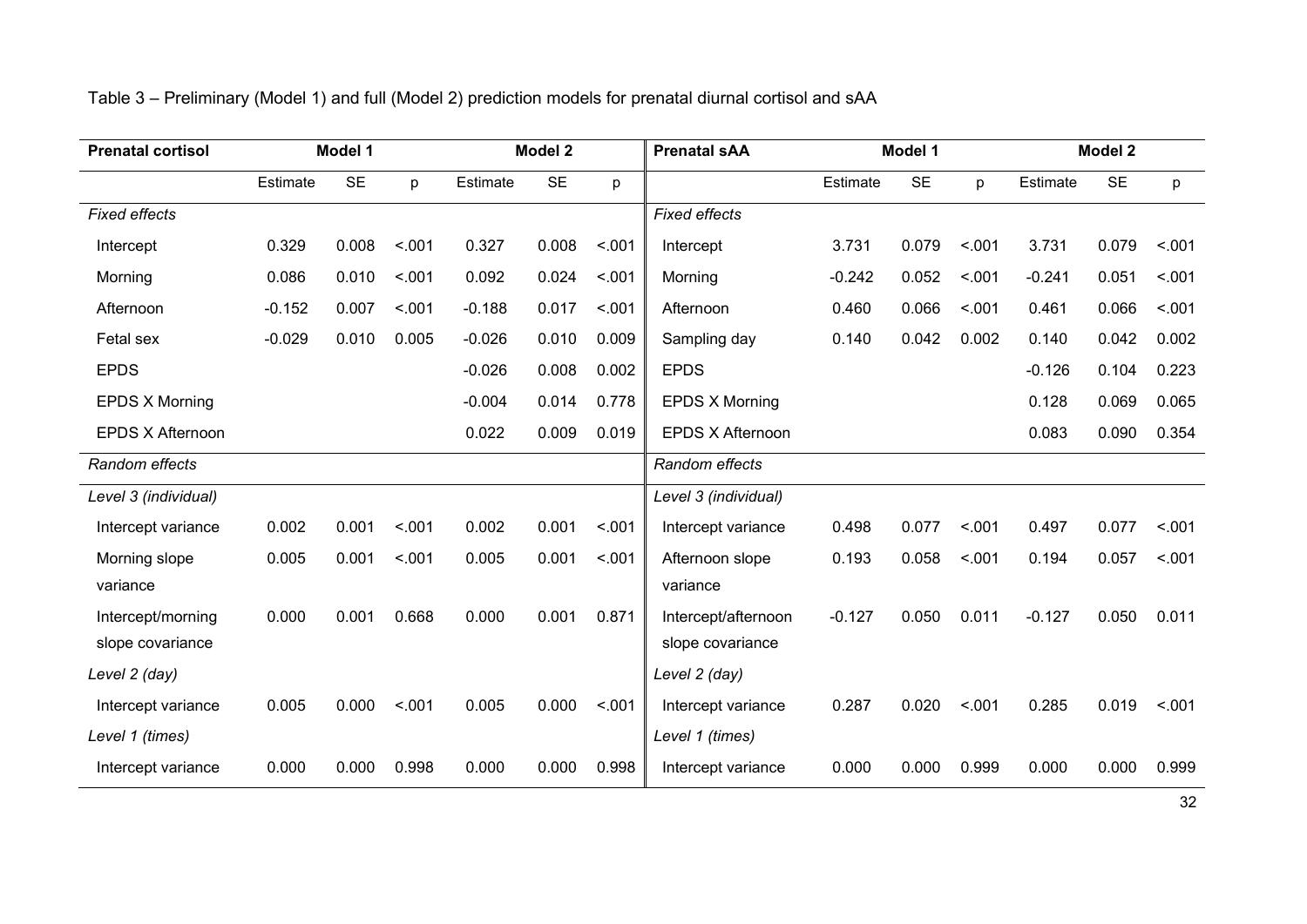|                              |          | $IL-6$    |        | <b>CRP</b> |           |        |  |
|------------------------------|----------|-----------|--------|------------|-----------|--------|--|
|                              | Estimate | <b>SE</b> | p      | Estimate   | <b>SE</b> | P      |  |
| <b>Fixed effects</b>         |          |           |        |            |           |        |  |
| Intercept                    | 0.935    | 0.029     | < .001 | 7.968      | 0.070     | < .001 |  |
| Time                         | 1.089    | 0.050     | < .001 | 1.355      | 0.074     | < .001 |  |
| Age                          |          |           |        | $-0.054$   | 0.018     | 0.003  |  |
| <b>BMI</b>                   | 1.699    | 0.709     | 0.016  | 0.086      | 0.018     | < .001 |  |
| <b>EPDS</b>                  | 0.077    | 0.039     | 0.045  | 0.074      | 0.094     | 0.436  |  |
| Age x Time                   |          |           |        | 0.039      | 0.019     | 0.046  |  |
| <b>BMI</b> x Time            |          |           |        | $-0.081$   | 0.019     | < .001 |  |
| <b>EPDS X Time</b>           | $-0.023$ | 0.064     | 0.724  | $-0.155$   | 0.098     | 0.114  |  |
| Random effects               |          |           |        |            |           |        |  |
| Level 2 (individual)         |          |           |        |            |           |        |  |
| Intercept variance           | 0.081    | 0.012     | < .001 | 0.473      | 0.068     | < .001 |  |
| Time variance                | 0.166    | 0.030     | .001   | 0.485      | 0.075     | < .001 |  |
| Intercept/time<br>covariance | $-0.051$ | 0.015     | < .001 | $-0.445$   | 0.068     | < .001 |  |
|                              |          |           |        |            |           |        |  |
| Level 1 (times)              |          |           |        |            |           |        |  |
| Intercept variance           | 0.000    | 0.000     | 1.000  | 0.000      | 0.000     | 1.000  |  |

Table 4 – Full prediction models for inflammatory markers change from pregnancy to delivery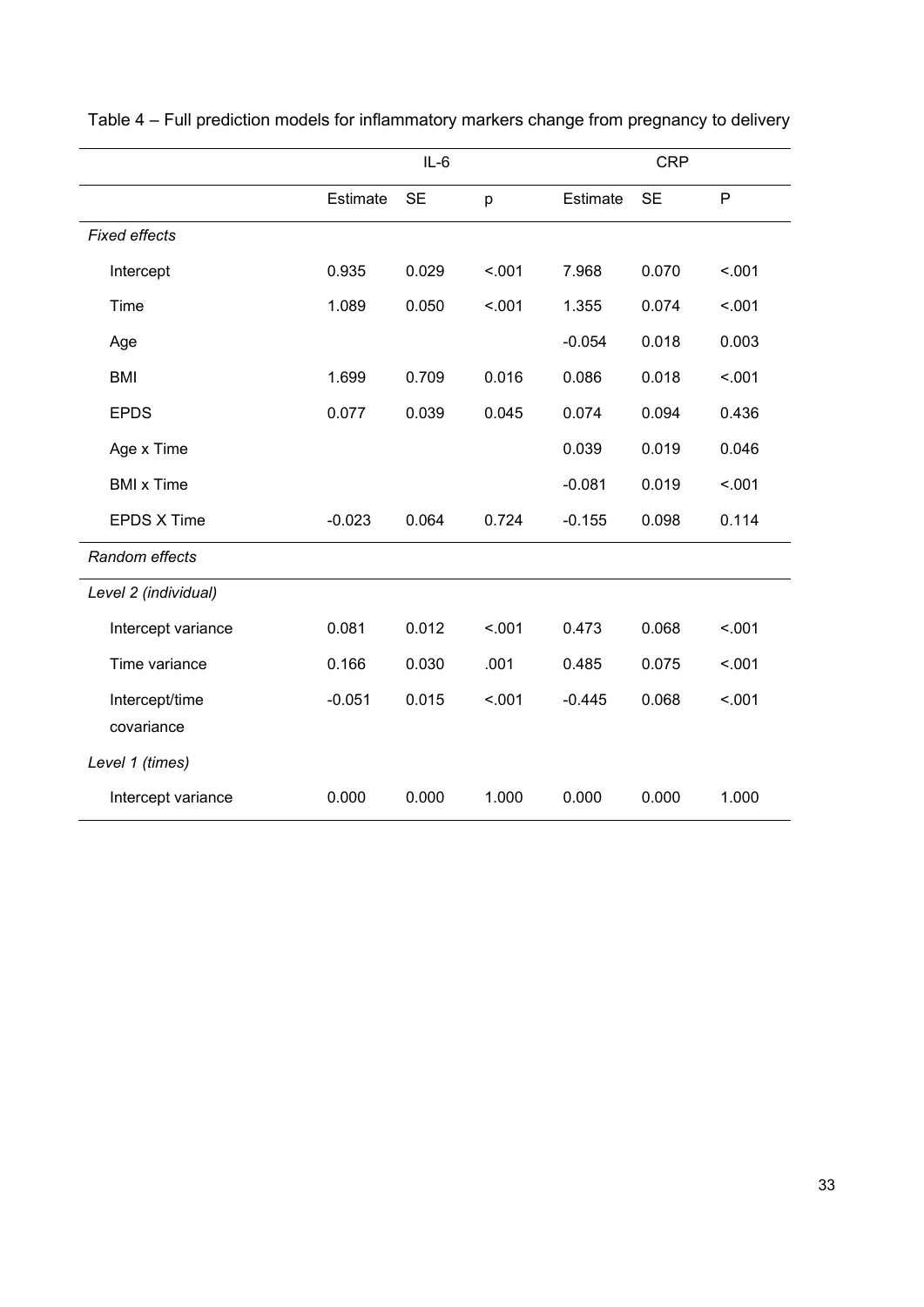|                |                                         | 1       | $\overline{2}$ | 3      | 4         | 5      | 6      | $\overline{7}$ | 8      |
|----------------|-----------------------------------------|---------|----------------|--------|-----------|--------|--------|----------------|--------|
| 1.             | <b>Prenatal EPDS</b>                    |         |                |        |           |        |        |                |        |
| 2.             | <b>Prenatal Cortisol</b><br><b>AUCg</b> | $-.15$  |                |        |           |        |        |                |        |
| $\mathbf{3}$   | Prenatal sAA<br><b>AUCg</b>             | .05     | $.25**$        |        |           |        |        |                |        |
| 4.             | Prenatal IL-6                           | $.19*$  | .10            | .17    |           |        |        |                |        |
| 5.             | <b>Prenatal CRP</b>                     | .11     | .08            | $-.01$ | $.31**$   |        |        |                |        |
| 6.             | <b>Postnatal EPDS</b>                   | $.44**$ | $-.13$         | .07    | .14       | .19    |        |                |        |
| 7 <sub>1</sub> | <b>Postnatal Cortisol</b><br>AUCg       | $-.13$  | .09            | $-.16$ | $-.09$    | $-.03$ | $-.20$ |                |        |
| 8.             | Postnatal IL-6                          | .12     | .01            | .06    | $.27*$    | .08    | .005   | .09            |        |
| 9.             | <b>Postnatal CRP</b>                    | $-.19$  | .001           | $-15$  | $-0.33**$ | .22    | $-.02$ | $-.09$         | $-.18$ |

Table 5 - Bivariate correlations for primary study variables

\* p<.05; \*\*p<.01